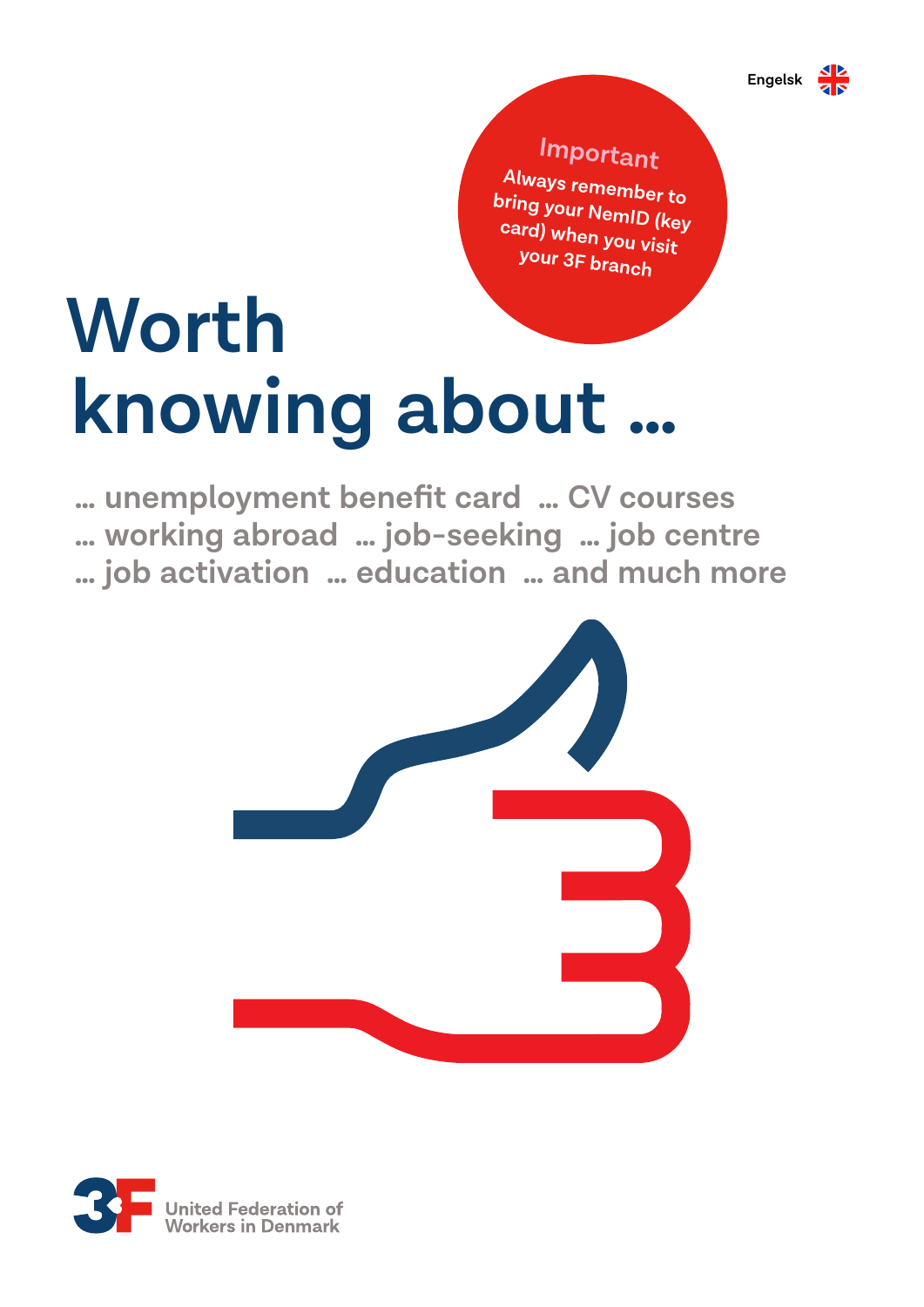# **Content 26 Rates for unemployment**

- **5 Membership of 3F's unemployment insurance fund and trade union**
- **6 Free unemployment insurance fund**
- **7 Unemployment insurance fund under education**
- **8 Unemployment benefits as newly educated/qualified**
- **8 Rates for newly educated/ qualified**
- **8 Renewed membership**
- **9 Right to unemployment benefits**
- **10 Unemployment benefit counters – check your data**
- **10 Your obligations as a member**
- **11 Your obligations when you become unemployed**
- **12 Your unemployment insurance fund must check your hours**
- **12 EEA countries**
- **13 Commercial drivers**
- **13 Self-employed business**
- **14 Disbursement of your unemployment benefits**
- **15 Fill in and send your unemployment benefit card**
- **20 Six weeks job-related education for unemployed**
- **20 Holiday pay**
- **22 Holiday pay rate**
- **22 Are you unemployed when on holiday?**
- **22 How many holidays have you earned?**
- **23 How to apply for holiday pay**
- **23 If you are dismissed or give notice**
- **24 Employer's compensation = G days**
- **25 Unemployment benefits when you are sick**
- **benefits in 2022**
- **26 How long can you receive unemployment benefits?**
- **27 Reduction of the benefit period**
- **27 The possibility of extending your benefit period**
- **28 Recover your right to unemployment benefits**
- **28 Supplementary unemployment benefits**
- **29 Ongoing re-qualification of renewed right to 30 weeks of supplementary unemployment benefits**
- **30 The possibility of extending the 30 weeks**
- **30 Education on unemployment benefits**
- **31 More ways of applying for work**
- **33 Meetings at your 3F branch**
- **34 Other reasons for meetings at your branch**
- **34 Temporary ceasing of unemployment benefits**
- **35 Quarantine a period without unemployment benefits**
- **36 If you have lost the right to unemployment benefits**
- **36 Meetings at the job centre and other operators**
- **37 Job activation offers**
- **40 Job rotation**
- **41 Prior learning assessment – RKV**
- **41 Skilled worker with unemployment benefits**
- **42 Skilled worker as an adult learner**
- **42 Unemployment benefits during activation**
- **43 Early retirement benefit**
- **45 Have you regretted not making contributions to early retirement?**
- **45 Senior citizens jobs**
- **46 How to lodge a complaint**
- **47 Disbursement of unemployment benefits 2022**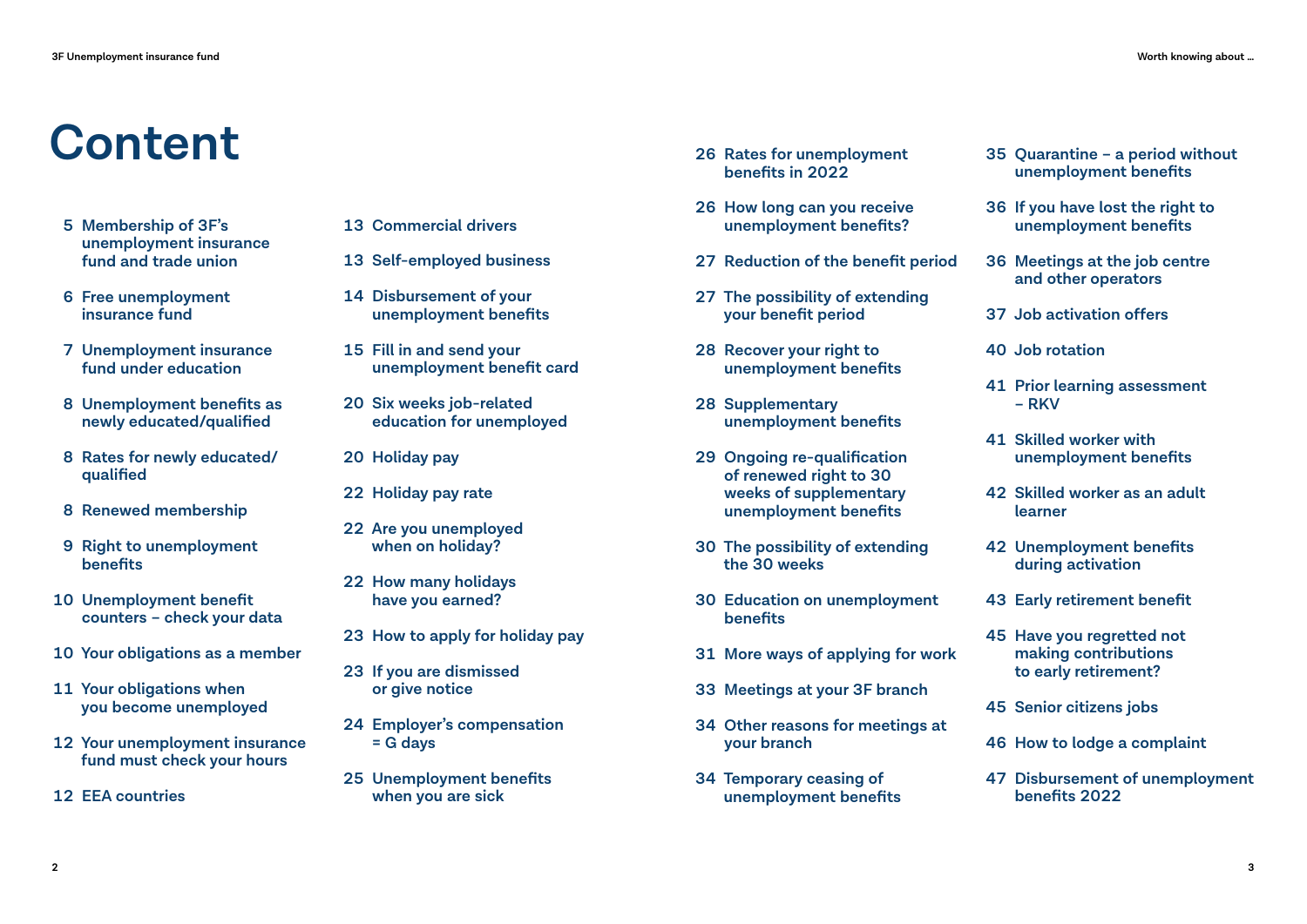# **Dear members,**

In this leaflet, you can find the answers to the most common questions to 3F's unemployment insurance fund about being a member and about being unemployed.

You can also find many laws and rules as briefly and precisely described as possible.

However, the rules for unemployed are constantly changed. If in doubt, please contact your local 3F branch.

The local 3F branches and the head office of the unemployment insurance fund have composed this leaflet together.

### **Membership of 3F's unemployment insurance fund and trade union**

Contact your union representative or your local 3F branch about becoming a member of 3F. You can also find information about becoming a member at www.3f.dk.

You can become a member of 3F's unemployment insurance fund if you

- are employed in 3F's industrial area;
- are currently enrolled in, or have finished, education in a field covered by 3F; or
- are otherwise affiliated to 3F's industrial area.

You must have turned 18 on the day you become a member and there must be at least two years until you are eligible to receive state pension. You can choose to be either full-time or part-time insured.

If you are part-time insured and get a full-time job, you must change to full-time insurance.

The unemployment insurance fund will automatically transfer you from part-time to full-time insurance when you meet the hour requirement. Full-time is more than 360 hours in 12 weeks if you are paid weekly. If you are paid monthly, the number is 390 hours in three months.

If you are full-time insured and get a part-time job, you may be eligible to receive supplementary unemployment benefits for up to 30 weeks. You can continue to be full-time insured or you can choose to become part-time insured, both before and after the end of the 30-week period.

#### **3F will contact you by email**

3F uses digital post. It is therefore important that we always have correct email and telephone number for you. On "Min profil" (My profile) at 3F.dk/Mit3F you can check if we have the correct information.

#### **More information**

Please contact your local 3F branch for more information.

#### **Pay on time**

If you do not pay your membership fee on time, you risk being deleted as a member of the unemployment fund and losing your unemployment benefits. You may also lose the right to early retirement.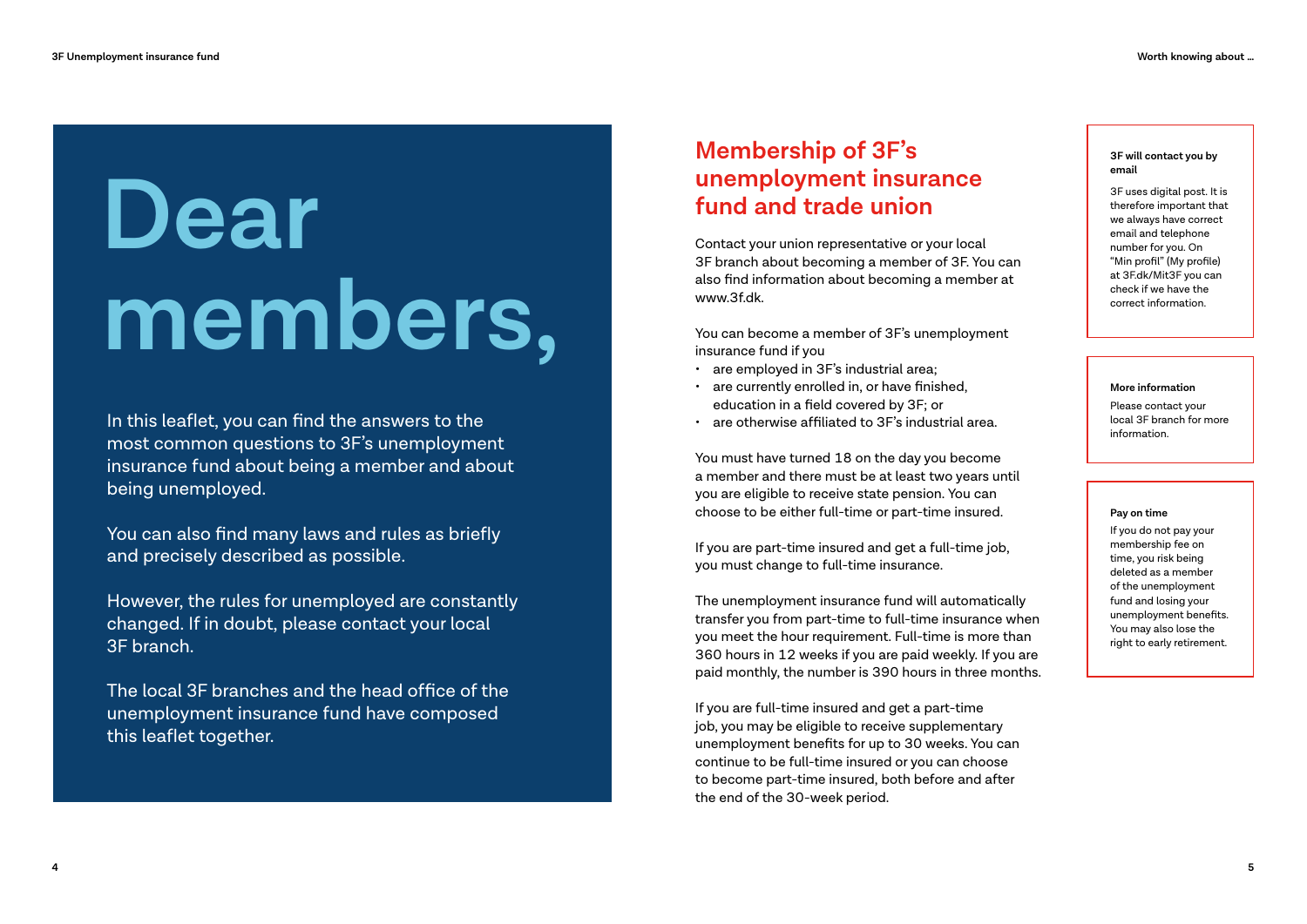If you choose part-time insurance, you will only be eligible to receive unemployment benefits as part-time insured. You cannot be forced to change from full-time to part-time insurance.

### **Free unemployment insurance fund**

In some cases, you can be exempt from paying your membership fee and thus have "free unemployment insurance fund". This applies for example if you are

- under the age of 30 and enrolled in an education that entitles to membership of an unemployment insurance fund.
- over the age of 30 and enrolled in an education that entitles to membership of an unemployment insurance fund and are paying early retirement contributions.
- in prison or otherwise detained for more than 30 days.

Normally, you cannot become a free member until the date that the unemployment insurance fund has received your application.

#### **Wage subsidies**

All employment with public wage subsidies – except for flex jobs - will qualify for membership of the unemployment fund. However, it does not qualify in itself for changing from part-time to full-time insurance.

**No right to unemployment benefits** If you are unemployed and your right to unemployment benefits has expired, you may be entitled to free unemployment fund membership. In order to achieve this, you must, for example, be registered at the job centre. You must not be receiving cash benefits, state education grants or other maintenance support.

### **Unemployment insurance fund under education**

If you are enrolled in vocational education with a duration of more than 18 months, you will often be eligible for free membership of the unemployment fund.

You must meet some requirements in order to become a free member. Please contact your local 3F branch for further information.

**Additional advantage**: If you are a member of the unemployment fund while enrolled in an education, you may be eligible for unemployment benefits if you stop the education or lose your apprenticeship. If you are unemployed after having completed your education or apprenticeship, you may be eligible for unemployment benefits from the first day of unemployment.

#### **Senior membership**

Members who have reached the retirement age are now entitled to a special senior unemployment fund membership. However, this membership does not qualify for entitlement to unemployment benefits, but is a possibility of receiving help and sparring for job-seeking, a continued connection to the trade and relevant offers.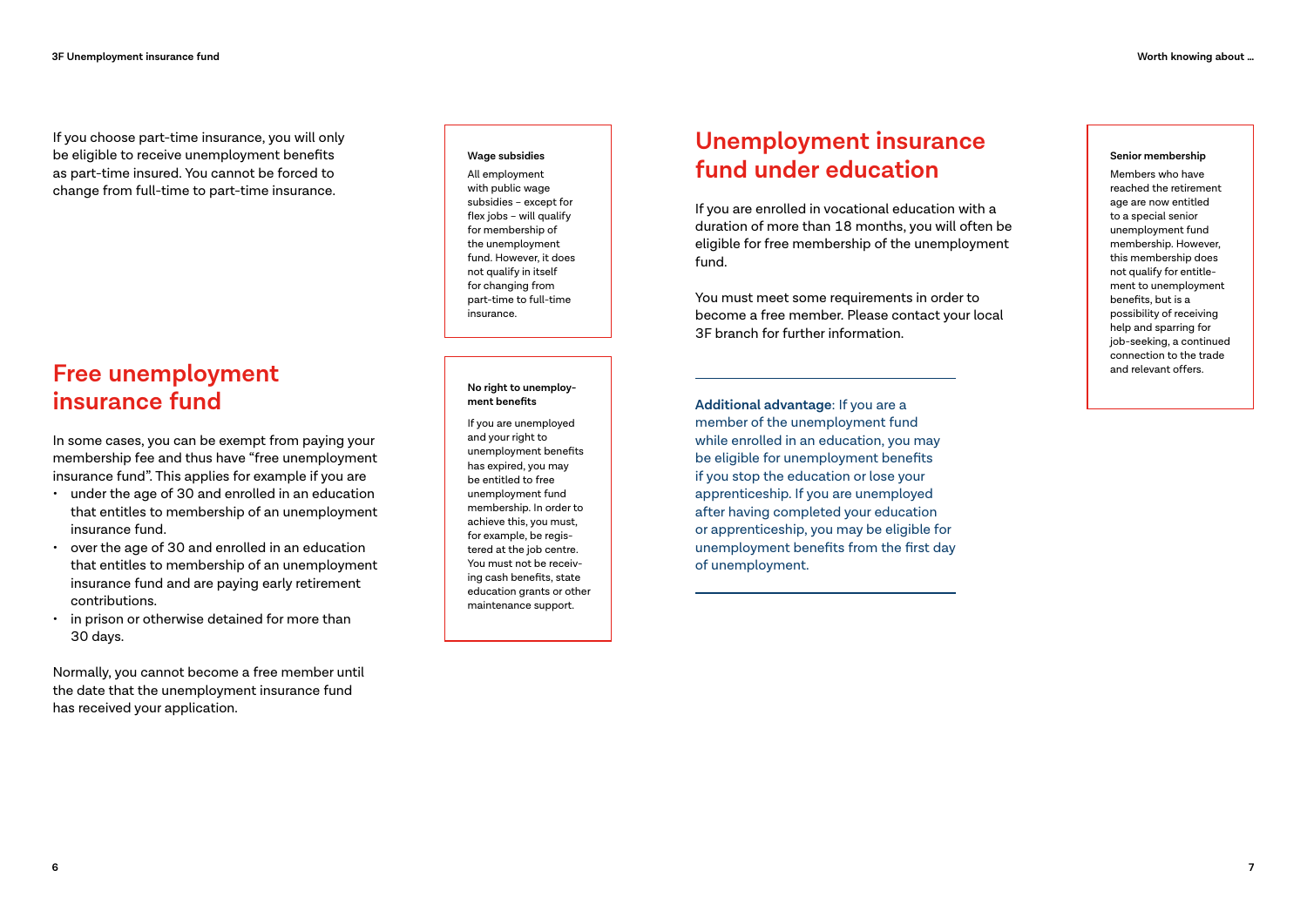### **Unemployment benefits as newly educated/qualified**

You must apply for membership two weeks at the latest after you have completed your education. You will then be entitled to unemployment benefits after one month. The entire education must last at least 18 months and it must be within a field covered by 3F. If you have been a member of the unemployment insurance fund during your education, it may be an advantage for you to use your right as a "graduate". Please contact your local 3F branch for advice.

#### **If you complete an education** that lasts 18 months – in a shorter time than the 18 months – you will also be eligible for unemploy ment benefits as newly educated/qualified, but not until after 18 months from the start of the education.

### **Rates for newly educated/qualified**

How much you can receive in unemployment benefits as newly educated/qualified depends on whether or not you have dependent children under the age of 18. If you have dependent children, you will receive 82 per cent of the maximum monthly rate. If you do not have dependent children, you will receive 71.5 per cent of the maximum monthly rate.

### **Renewed membership**

If you have been deleted from the unemployment fund because you have not paid your fee, you will be informed about this in a letter. Four weeks at the latest after having received the letter, you will be able to become a member again without applying for it. You just have to pay the entire outstanding fee.

#### **New address**

If you move, please inform your new address to your 3F branch, also if you are not unemployed. **Important**: If you are registered as unemployed, you must immediately inform the job centre of your new address. It is not sufficient just to write to the national register. If you stop working, please inform your branch – also if you are not registering as unemployed.

### **Right to unemployment benefits**

You are not entitled to unemployment benefits until you have been a member for one year and when, as full-time insured, you have had an income of at least DKK 246,924. A maximum amount of DKK 20,577 per month can be included.

If you are part-time insured, you must have had an income of at least DKK 164,616. A maximum amount of DKK 13,718 per month can be included.

The income must be earned in a three-year member ship period. The rates apply for 2022.

The unemployment fund will use your A income and B income and earnings as self-employed, as reported to the Danish Tax and Customs Administration, to calculate your right to unemployment benefits and to calculate how much you are entitled to receive in unemployment benefits.

#### **Information about you**

You can check what your employer has informed about you, for example the number of hours you have worked. Please log on to www.borger.dk/Min side with your NemID.

#### **Save your salary statements**

The branch may need them later if discrepancies should arise between your salary statements and what your employer has reported to the Income Register.

#### **Register as unemployed immediately**

You must register as unemployed on your first day of unemployment. You can do this at www.jobnet.dk, your job centre or your 3F branch.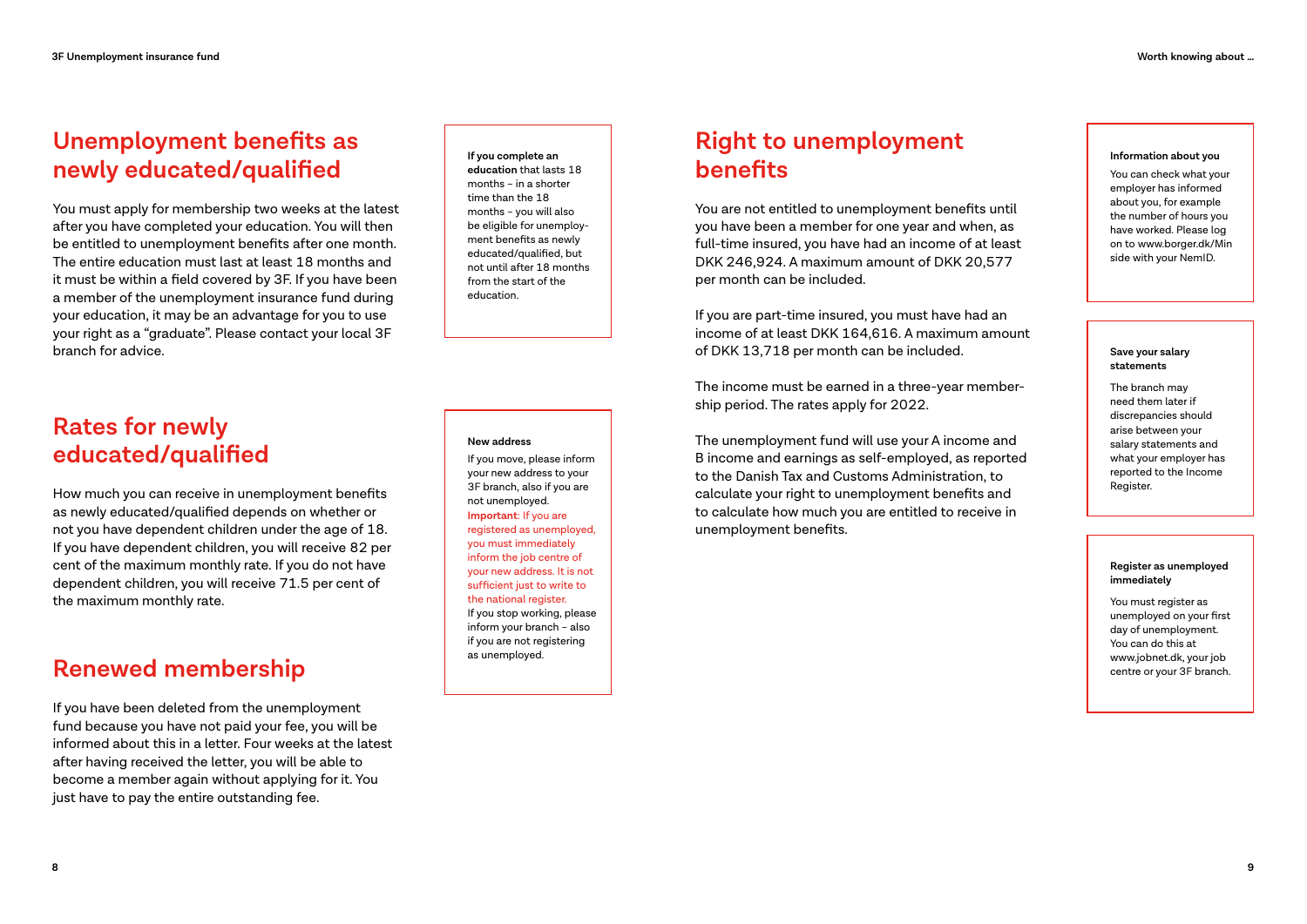### **Unemployment benefit counters – check your data**

When you become unemployed, you can go to www.3f.dk/Mit3F and www.jobnet.dk to see

- the number of working hours reported by your employer to the Danish Tax and Customs Administration
- the unemployment benefits you have used
- the expected expiry of your entitlement to unemployment benefits
- a statement of working hours in the four-month waiting period
- how many weeks you have received supplementary benefits.

The unemployment fund will update your data once a month as long as you are unemployed.

### **Your obligations as a member**

You must inform your local union branch and your unemployment insurance fund when matters occur that affect your entitlement to membership or unemployment benefits.

**Inform about retirement** Inform your 3F branch if you have applied for retirement benefits.

### **Your obligations when you become unemployed**

(also due to shortage of materials or weather conditions)

#### **Registered as unemployed**

On your first day of unemployment, you must register at www.jobnet.dk, your job centre or your local 3F branch. When you are registered as unemployed at www.jobnet.dk, you will get your own page: "Min side" (My page).

#### **On "Min side" at jobnet.dk, you must**

- give notice if you become sick
- inform about holidays at least 14 days in advance
- book meetings with the job centre
- check if the job centre invites you to a meeting
- check for job vacancies that match the skills you have stated in your CV
- deregister as unemployed if you start a 37-hour job – or a 30-hour job as part-time insured.

#### **Contact your 3F branch as quickly as possible**

Register as unemployed and apply for unemployment benefits at www.3f.dk/logon to Mit3F or contact your local 3F branch.

#### **Create/update your CV at jobnet.dk**

You must have created and approved your CV two weeks at the latest after having registered as unemployed. You must also attend a meeting at the unemployment fund about your CV.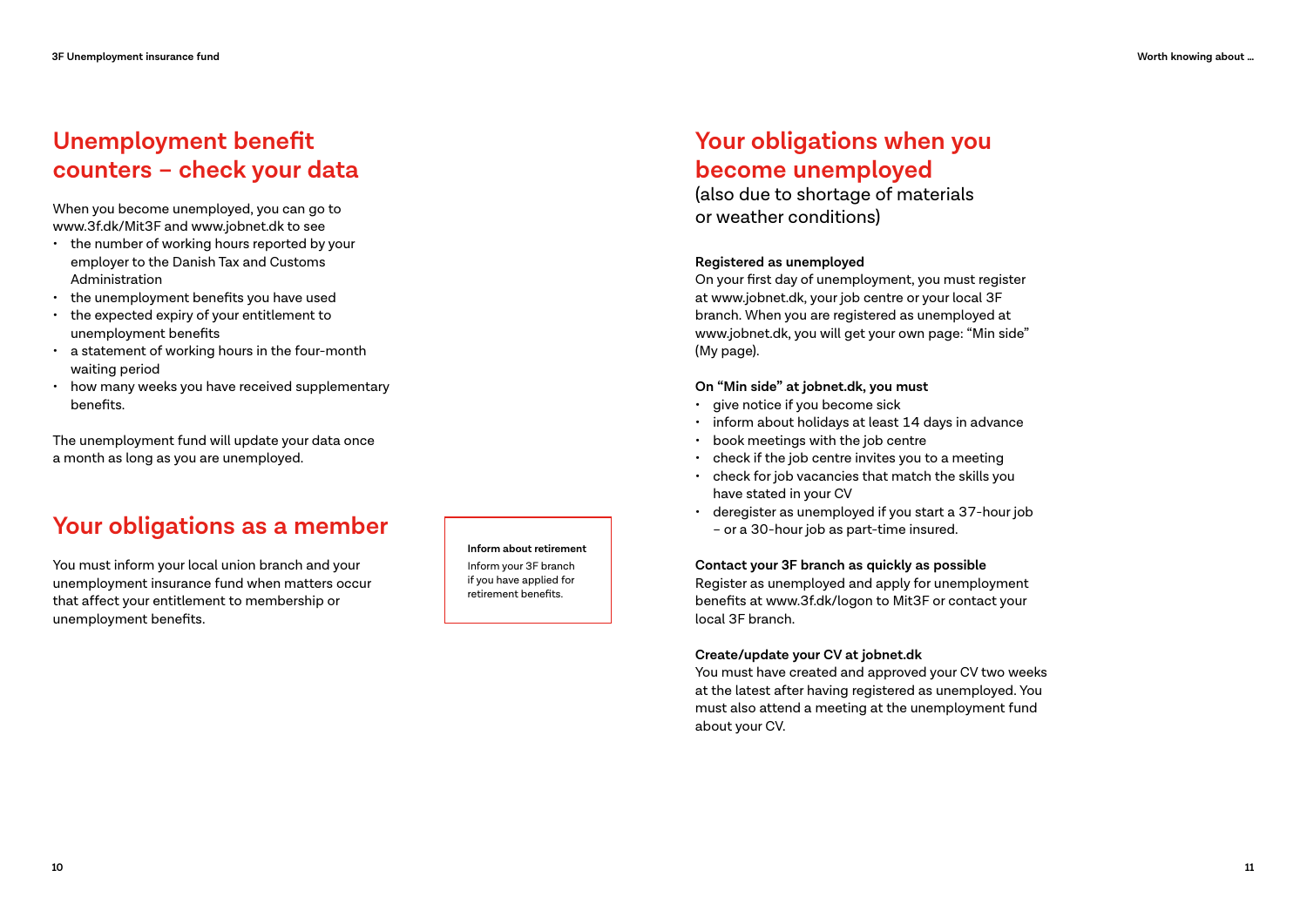### **Your unemployment insurance fund must check your hours**

Each month, your employer must report your pay and how many hours you have worked to the Danish Tax and Customs Administration.

Your unemployment fund can see this information. Therefore, you normally do not have to submit your salary statements to the branch. However, your 3F branch may need to see them.

Your employer's information about your pay and your hours will each month be compared to the information on your unemployment benefit card or other benefit cards. For this purpose, the unemployment fund correlates registers.

### **EEA countries** (the EU, the Nordic countries and Switzerland)

If you wish to seek employment in another EEA country, you have to contact your 3F branch first.

If you get a job in another EEA country, you must also contact your 3F branch before leaving for the new job. Special rules apply for transfer from one unemployment fund to another in other Nordic countries or EEA countries.

If you fail to contact your 3F branch before leaving, you risk losing your right to unemployment benefits when you return to Denmark.

### **Commercial drivers**

Special rules apply for commercial drivers with respect to the country where they must register with an unemployment insurance fund. In some cases, this will be in another EEA country than Denmark.

### **Self-employed business**

If you wish to start your own business as a secondary or principal occupation, please contact your 3F branch first. This also applies if you wish to work in your spouse's business or in a business owned by your spouse or a close relative.

If you cease being self-employed as a principal occupation, there will be a waiting period where you are not entitled to unemployment benefits. You can get more information by contacting your 3F branch. If you have been self-employed and wish to start up again, please contact your 3F branch.

See the section about "Supplementary unemployment benefits", if you are unemployed and wish to start self-employed business as a secondary occupation.

#### **Where to be a member**

Udbetaling Danmark decides where a com mercial driver is to be a member. Please see www.udbetaling danmark.dk for further information.

#### **Before you make any changes**

Please inform your 3F branch before you start self-employed business, a secondary occupation, courses etc.

#### **If you are self-employed**

If you have selfemployed business, please ask your 3F branch for the brochure "The labour market of the future".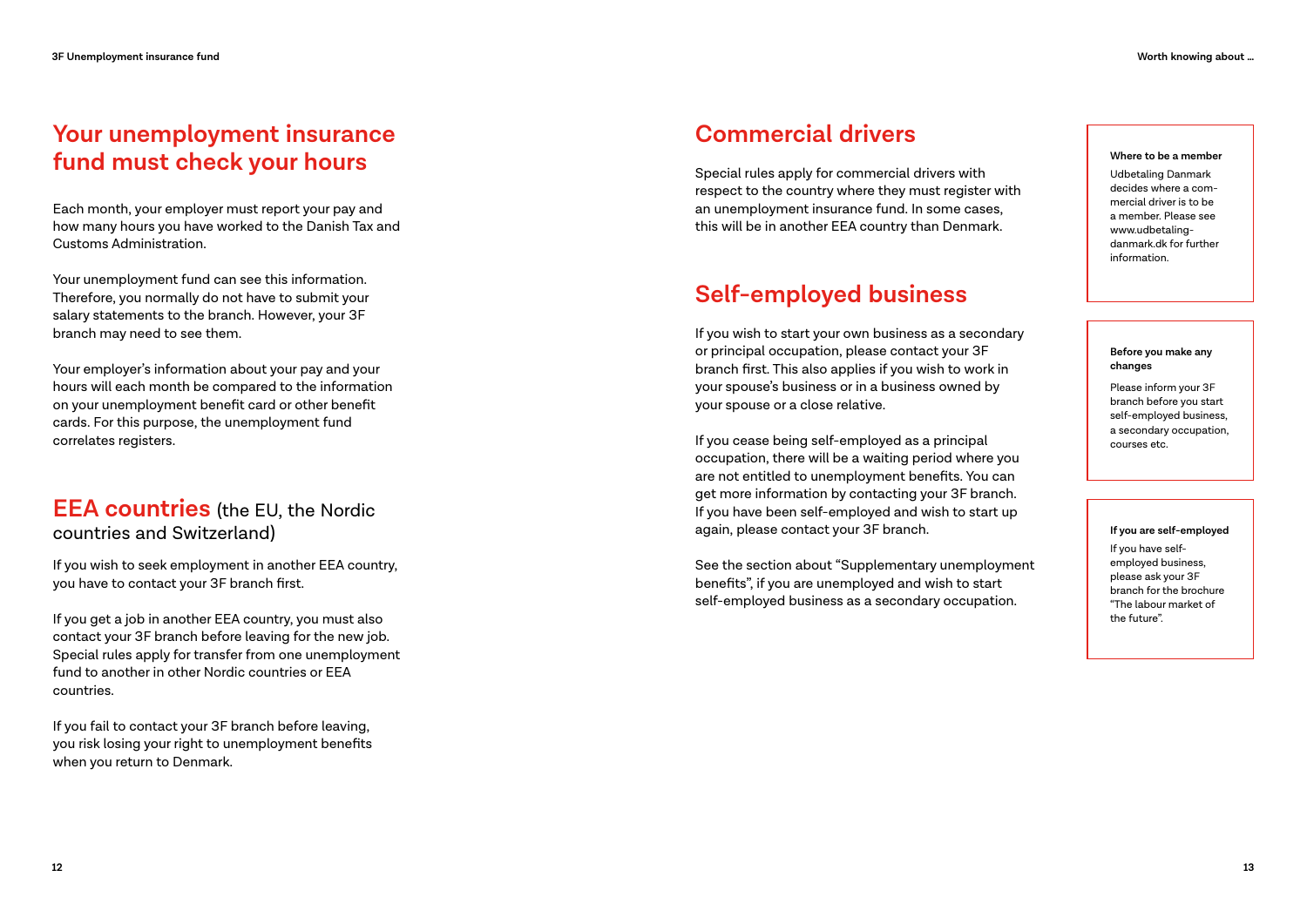### **Disbursement of your unemployment benefits**

Once a month, you have to submit your unemployment benefit card to 3F online. See the periods at www.3f.dk

You can submit the card up to one month and 10 days after the expiry of a period for disbursement of benefits. If not, you risk losing the right to benefits for the relevant period. Your unemployment benefits will be deposited in your NemKonto on the last banking day of the month.

#### **Waiting day every four months**

Every four months, unemployment benefits for one day will be deducted. You can avoid the waiting day if you have been employed for more than 148 hours in this four-month period.

### **Fill in and send your unemployment benefit card**

When you submit the benefit card before the end of the month, you must fill in the remaining month with your expected hours paid, holidays etc.

On the following pages you can see how to submit the benefit card. The instructions can also be found at www.3f.dk/Mit3F or you can get them from your local 3F branch.

**You will need NemID**

You have to use NemID to log on to Mit3F and at Jobnet.



CV og tilmelding som arbejdssøgende i jobcentret Torben Fischer,

Read the instructions and click on the cross.

| Choose the period in which you wish to apply |
|----------------------------------------------|
| for unemployment benefits. Click on "Start". |

| Periode     |   |        |
|-------------|---|--------|
| 2019: april | ັ | -Start |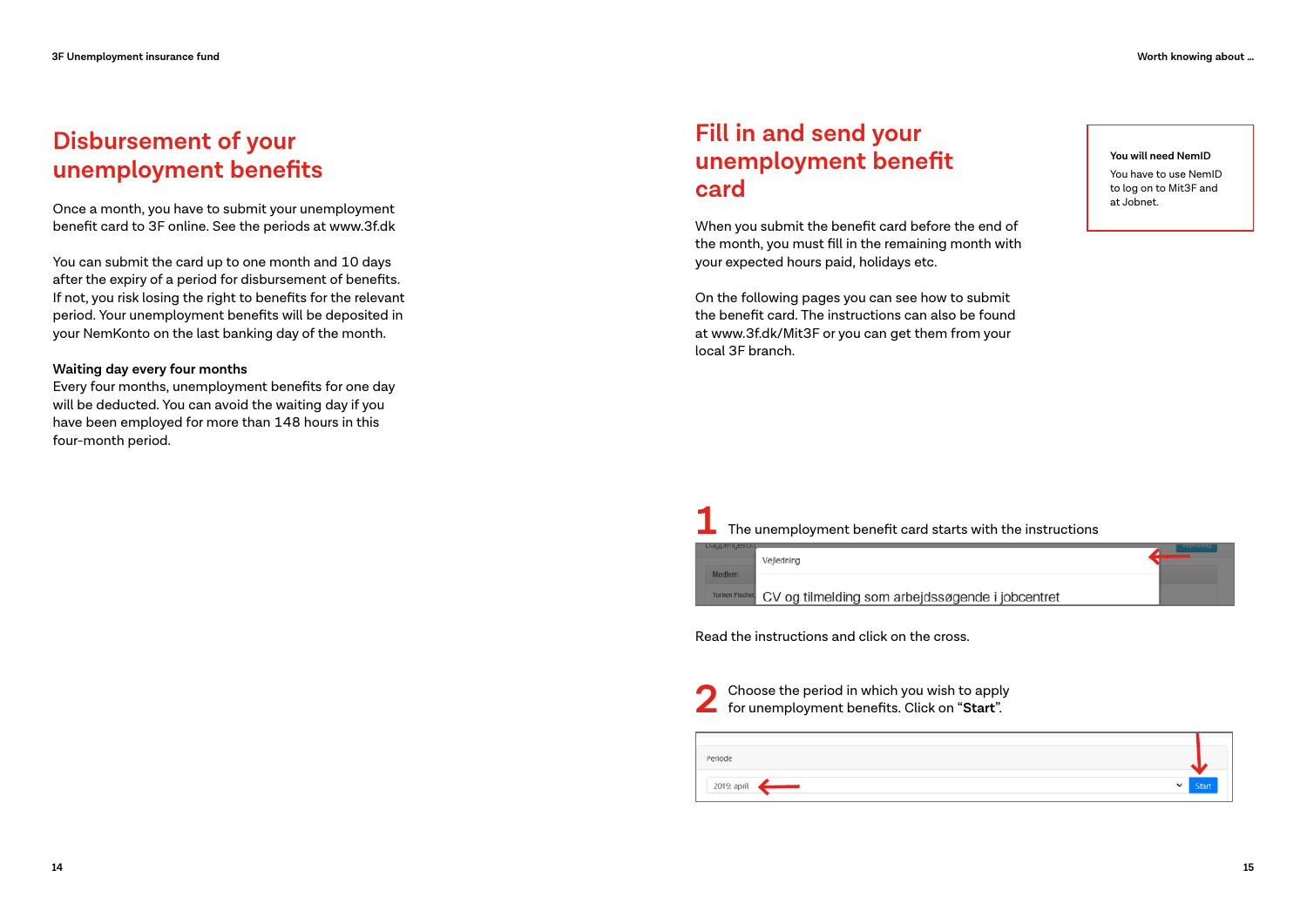### **3** Provider/extension/supplementary insurance

| Forsørgerstatus    | Er ikke forsørger                 |
|--------------------|-----------------------------------|
| Ny forsørgerstatus | ◯ Uændret                         |
|                    | ○ Jeg har fået forsørgerpligt pr. |

If you are on graduate rate/newly educated/qualified rate, you must answer the questions about provider status.

| Forlængelse af dagpengeperioden                       |    |                                                                                                                                                                                           |
|-------------------------------------------------------|----|-------------------------------------------------------------------------------------------------------------------------------------------------------------------------------------------|
| Nuværende valg:                                       | Ja |                                                                                                                                                                                           |
| Nyt valq:                                             |    |                                                                                                                                                                                           |
| $\circ$ Ja, jeg ønsker at søge om forlængelse         |    |                                                                                                                                                                                           |
| $\circ$ Nej, jeg ønsker ikke at søge om forlængelse   |    |                                                                                                                                                                                           |
| løntimer siden din seneste start på dagpengeperioden. |    | Du kan søge om at få forlænget din dagpengeperiode, hvis du har opbrugt din ordinære dagpengeperiode og ikke har optjent ret til en ny 2-årig dagpengeperiode. Det kræver, at du har haft |

When your unemployment benefit period is close to expiring, you must answer the questions about an extension of the unemployment benefit period.

| Tillægsforsikring                                                                                                                                          |
|------------------------------------------------------------------------------------------------------------------------------------------------------------|
| Har du i perioden fået udbetalinger fra en privat tillægsforsikring?                                                                                       |
| $\bigcirc$ Ja                                                                                                                                              |
| O Nej                                                                                                                                                      |
| Privat tillægsforsikring er en forsikring, hvor man får dækning under ledighed, eksempelvis lønsikring.                                                    |
|                                                                                                                                                            |
| Aktiviteter                                                                                                                                                |
|                                                                                                                                                            |
| Har du i perioden haft arbejde eller indtægter, holdt ferie, været syg, eller har der været andre forhold, som kan have betydning for din ret til dagpenge |
| $\bigcirc$ Ja                                                                                                                                              |
| $\bigcirc$ Nej                                                                                                                                             |
|                                                                                                                                                            |

Have you been unemployed during the entire period, and not received disbursement from a supplementary insurance? Then click "**No**" and "**No**" and submit the card. Activities on the benefit card.



You do not have to fill out days where you are not employed at all. You must fill out days with activities. When you have chosen an activity, the fields to be filled out will turn red, for example "Paid work". Here, you then have to fill out "Hours" and "Employer".

### **4** Add/search for employer – click on the red magnifier

|        | <b>Aktivitet</b> | <b>Timer</b>         | Indtægt | Arbejdsgiver                    |                                                      |
|--------|------------------|----------------------|---------|---------------------------------|------------------------------------------------------|
| Uge:31 |                  |                      |         |                                 |                                                      |
| on 01  | Lønarbejde       | 7,40<br>$\checkmark$ |         | $\checkmark$<br>Kraeves udfyldt | ٠<br>$\alpha$                                        |
|        |                  | $\checkmark$         |         | $\checkmark$                    | $\overline{\phantom{0}}$                             |
|        |                  | $\checkmark$         |         |                                 | $\Omega$<br>$\checkmark$<br>$\overline{\phantom{0}}$ |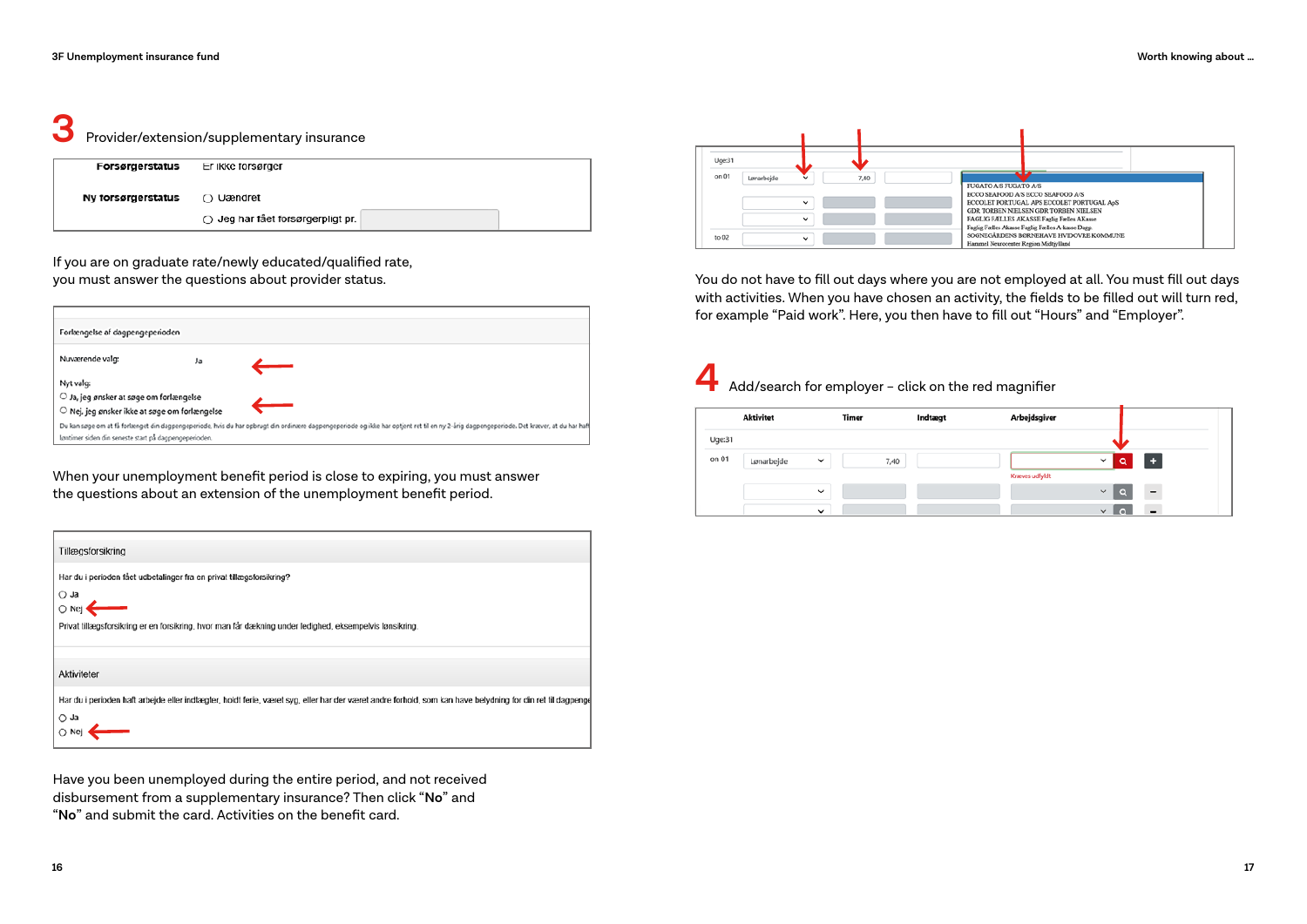| Søg efter arbejdsgiver      |                                                                                      | ×   |
|-----------------------------|--------------------------------------------------------------------------------------|-----|
| Navn                        |                                                                                      |     |
| Postnr.                     | By                                                                                   |     |
| CVR/P-nummer                | Telefon                                                                              |     |
|                             | Eller indtast navnet som fritekst herunder, hvis du ikke kan finde din arbejdsgiver: | Søg |
| Arbejdsgivernavn (fritekst) |                                                                                      |     |
| Tilføj                      |                                                                                      |     |

If you want to search for an employer/a company, start by searching for one single field, for example "Telephone", "Name" or "CVR number" – Click on **Search** and the employer will be displayed. Choose the employer and click on **Add**.

## **5** Number of hours on activities

| ma 06 | $\checkmark$<br>Sygdom | 7,40 | ٠<br>$\checkmark$<br>Ō         |
|-------|------------------------|------|--------------------------------|
| ti 07 | ◡<br>Ferie             | 7,40 | $\ddot{}$<br>$\checkmark$<br>Ο |
| on 08 | Fri for egen re ∨      | 7,40 | $\ddot{}$<br>$\checkmark$      |

Some activities automatically create a proposal for number of hours in the "Hours" field, for example Sickness, Holiday, Entire or Half G day (employers' compensation). **You cannot change the number of hours suggested by the form**. **6** Confirm your entries and submit

| ou 52        | $\checkmark$                                                               |         |  | v                        | 53                 |
|--------------|----------------------------------------------------------------------------|---------|--|--------------------------|--------------------|
| to 30        | $\checkmark$                                                               |         |  | $\checkmark$<br>$\Omega$ | $\leftarrow$       |
| fr 31        | $\checkmark$                                                               |         |  | $\vee$ $\circ$           | $\left  + \right $ |
| Underskrift  |                                                                            |         |  |                          |                    |
|              |                                                                            |         |  |                          |                    |
| $\bullet$ Ja | Jeg erklærer, at oplysningerne er rigtige, og at jeg har læst vejledningen |         |  |                          |                    |
| O Nej        |                                                                            |         |  |                          |                    |
|              |                                                                            |         |  |                          |                    |
|              |                                                                            | Indsend |  |                          |                    |

You have to confirm your entries at the bottom of the screen. Once you have confirmed, you can submit the card. This is done by:

1. Clicking **Yes** in the field opposite the above top arrow.

2. Submitting the card by clicking on the "**Submit**" button.

| Dagpengekort               | Vejledning |
|----------------------------|------------|
| Indsendelse er gennemført. |            |

When you submit the card, your information is saved and a receipt is created and sent to "Min Post" (My Post). It may take some time before the receipt is created and sent.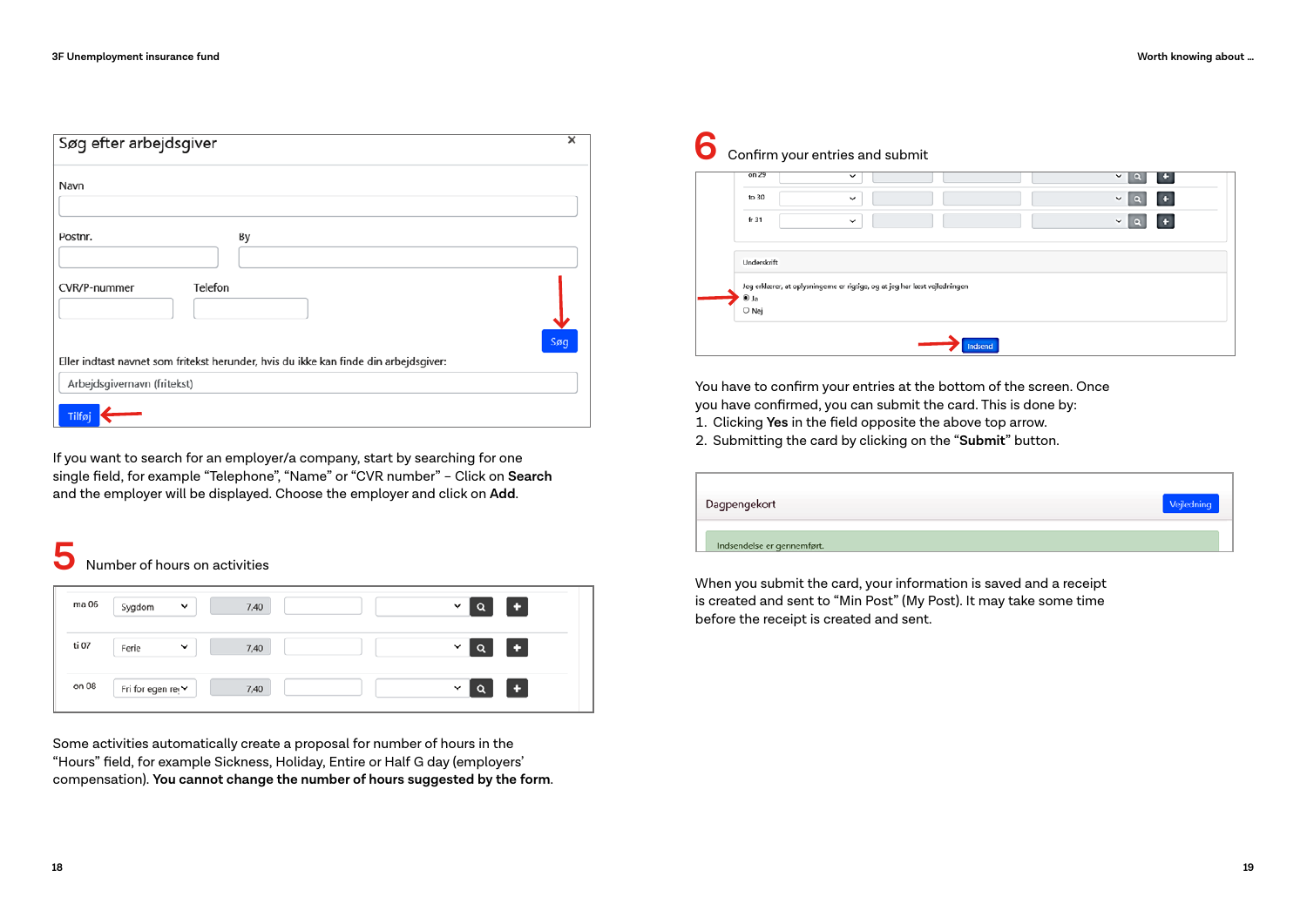### **Six weeks job-related education for unemployed**

You are entitled to education after 185 hours of unemployment if you

- are an unskilled worker
- are a skilled worker
- have a short tertiary education + vocational training.

You are not allowed to give notice to your job in order to participate in education. You are exempt from being available for work during the period of education.

Your unemployment insurance fund must approve the course before you start.

The unemployment insurance fund may also help find relevant, job-related education programmes based on your wishes.

You can see the educations at 3f.dk and amu kurs.dk You can also find them on this page: https://star.dk/indsatser-og-ordninger/jobrettetvoksen-og-efteruddannelse-veu/uddannelserfor-ledige/ordninger-jobrettet-veu/

### **Holiday pay**

Holiday pay is payment that you qualify for through benefits from the unemployment fund or through childcare benefits just as when you earn holiday pay through your job. As unemployed, you are also entitled to holiday.

#### **Unemployment benefits during education**

As unemployed you are entitled to unemployment benefits on an individual rate if you participate in jobrelated education.

In order to be eligible for holiday pay, you must have taken your own holidays first. In addition, you must meet these conditions to be eligible for holiday pay:

- Be employed or be unemployed.
- Be entitled to holiday pay in the event of unemployment.
- If you are unemployed, you must inform the unemployment fund of the holiday on the first holiday at the latest.
- You must be resident in Denmark at the time of the holiday. However, this does not apply if you are a frontier worker and are employed by a Danish employer.

Holiday pay is earned on an ongoing basis and each month of the holiday year that runs from 1 September to 31 August (12 months). This means that the holidays earned in one month can be taken in the following month.

Each month, you qualify for 2.08 days with holiday pay if you are full-time insured and have received benefits for an entire month. If you do not receive benefits for an entire month, a proportional calculation of the qualified number of days with holiday pay is made.

You can qualify for a maximum of 25 days with holiday pay.

You can choose to set aside the days, but you have to take them during the holiday period that runs from 1 September to 31 December (16 months). You cannot transfer days qualifying for holiday pay from one holiday year to another.

If you have qualified for holidays from an employer, such holidays must be taken before you can receive holiday pay.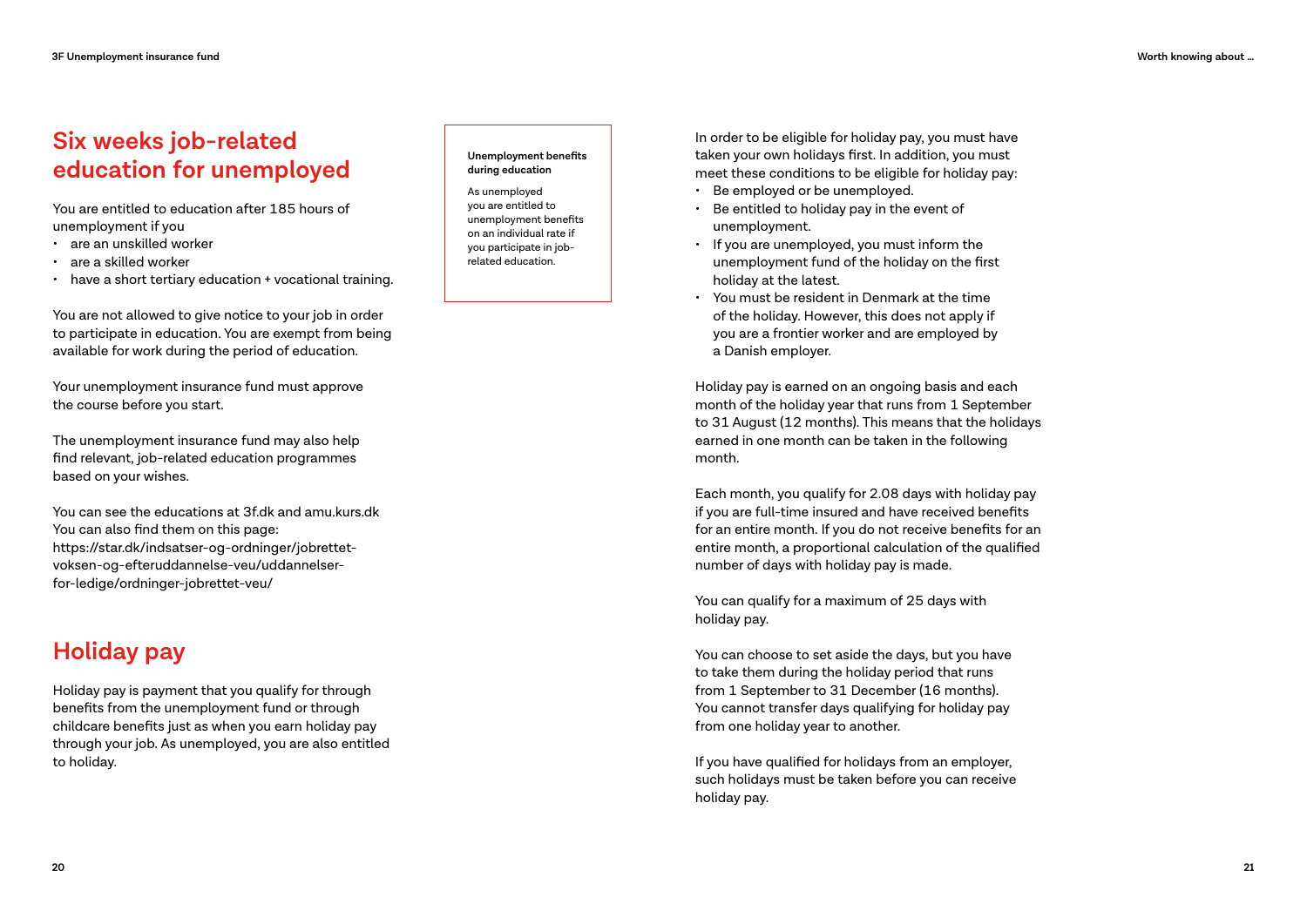### **Holiday pay rate**

The holiday pay rate is the same as if you are unemployed and receive unemployment benefits. However, this only applies if you have a current unemployment benefit period. If you do not have a current unemployment benefit period, you will receive 82 per cent of the maximum unemployment benefits (for full-time insured, the amount is DKK 15,868 (2022)).

### **Are you unemployed when on holiday?**

Remember to inform the job centre about your holiday 14 days at the latest before the first holiday. If there is less than 14 days to the holiday, the job centre can approve the holiday provided no meetings or activities have been planned for the holiday period.

### **How many holidays have you earned?**

You can see your qualified holiday pay by logging on to Mit3F.

### **How to apply for holiday pay**

You can apply for holiday pay by submitting the application form found at Mit3F. If we have received your application at least four weeks before the start of the holiday, we can disburse the holiday pay one week before the first day of the holiday. You have to apply by 31 January after the end of the holiday period.

### **If you are dismissed or give notice**

If you are dismissed, you must contact your local 3F branch immediately.

If you give notice or otherwise leave your job without just cause according to the rules, you will get an "effective quarantine" of 111 hours. You are not eligible for unemployment benefits or other benefits during your quarantine period.

If you stop working abroad, you will in some case also be quarantined when you arrive in Denmark.

**There may be just causes to give notice at work** Please contact your 3F branch before you give notice at work in order to check if you can avoid quarantine.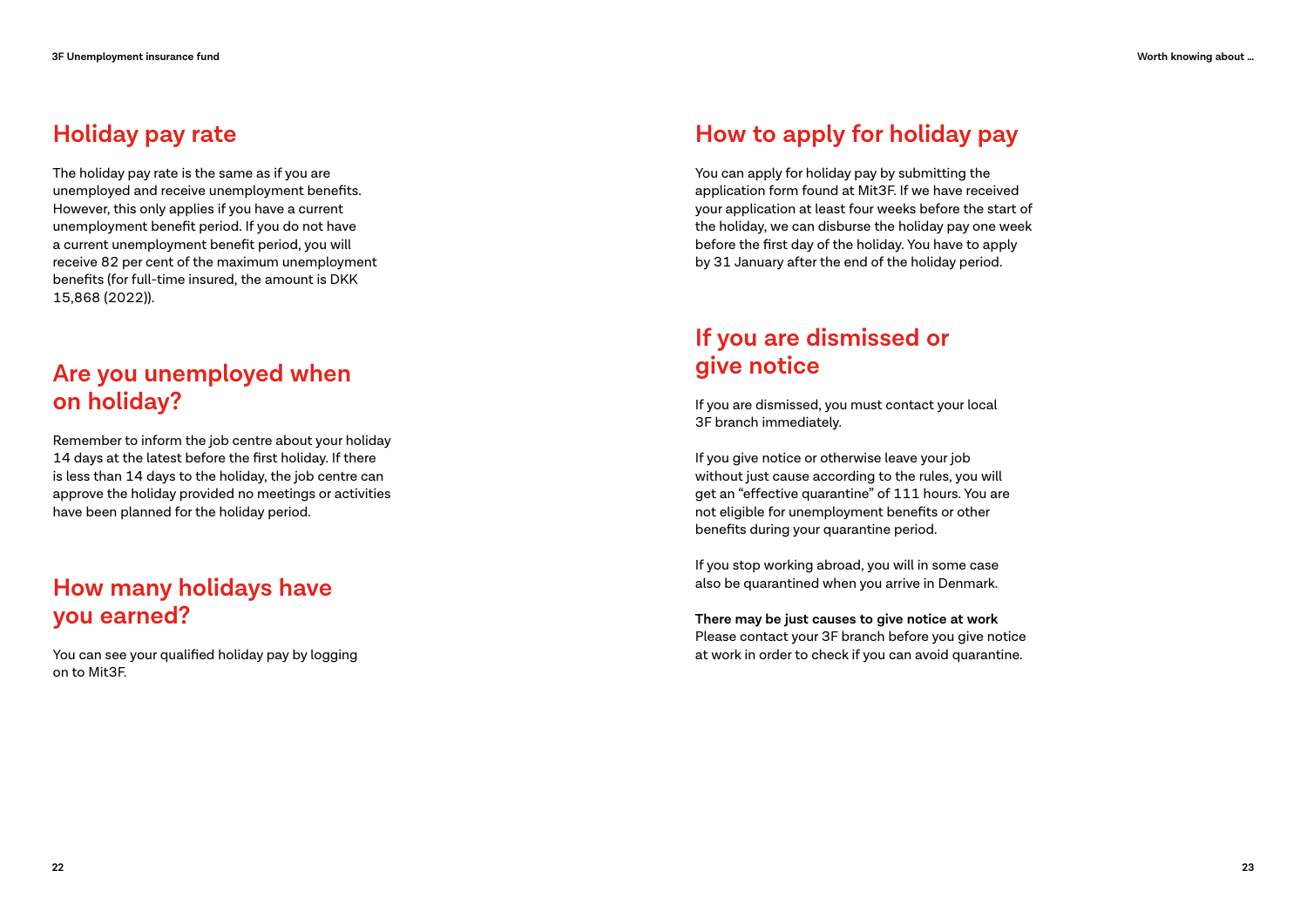### **Employer's compensation = G days**

If you are dismissed or laid off by your employer, the employer must pay a compensation for the first two days of unemployment if you have worked for 74 hours in the last four weeks for the same employer.

Days with compensation from the employer are called G days.

If you are working as a temporary worker/on-call worker, you are entitled to G days from your employer if you have worked for 74 hours in four weeks. Please contact your local 3F branch for further information.

If you are unemployed for four hours or less, G days are paid at half rate, and at unemployment for over four hours, you are entitled to payment for an entire day.

You employer may ask you to fill in a declaration that you are unemployed on the G days. The declaration must be returned to the employer before 14 days; otherwise, you will lose the right to G days.

The employer must pay for 16 G days per year at the same employer.

**Important**: You must check yourself that your employer has paid your G days. If necessary, you can ask your 3F branch for help.

### **Unemployment benefits when you are sick**

On the first sick day you must call your job centre or enter the start day of your period of sickness at www.jobnet.dk/Min side.

When you report sick on "Min side" (My page) at www.jobnet.dk, your 3F branch will be informed of your first sick day and you will be deregistered as unemployed at the job centre.

You will receive a letter from the 3F branch. In the letter you can see if unemployment benefits during sickness will be disbursed from the union branch or if you will receive sickness benefits from the municipality. It is very important that you read the letter.

#### **When you are fit to resume work**

When you no longer need sickness benefits, you must follow the instructions to this effect on "Min side" at www.jobnet.dk or call your job centre.

When you report fit to resume work on "Min side" at www.jobnet.dk, you will be registered as unemployed again. If you are no longer unemployed, you must deregister on "Min side" at www.jobnet.dk

#### **Childcare leave**

Do **not** register childcare leave at www.jobnet.dk. Please contact the job centre and your 3F branch.

#### **Report sick on your first sick day**

Are you participating in job activation as unemployed? Then you need to inform the place of activation immediately if you become sick. If you are employed by an employer, you must inform your employer according to the rules of the company. You must **also** contact the job centre, either by telephone or by entering the start date of your period of sickness at www.jobnet.dk/Min side.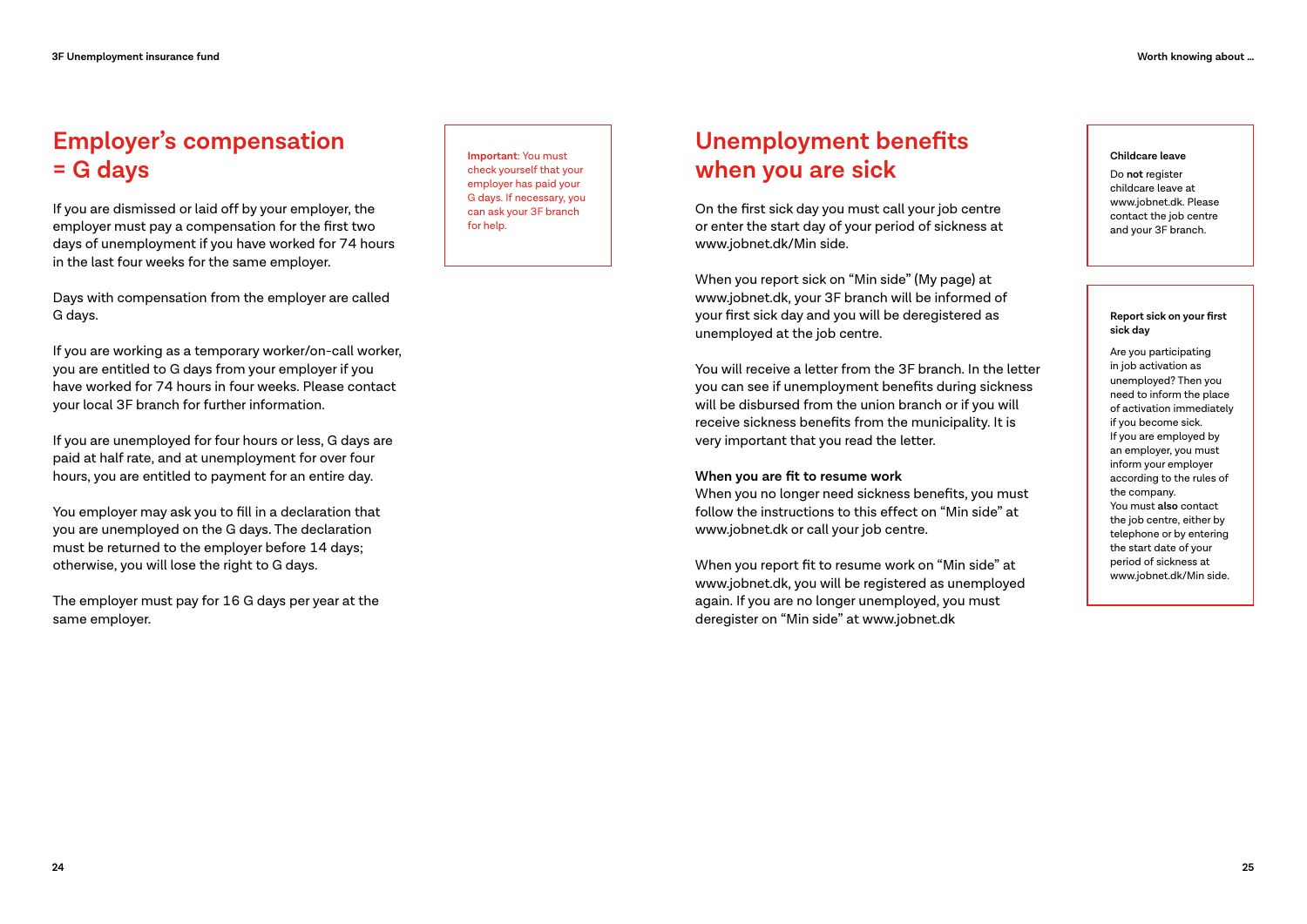### **Rates for unemployment benefits in 2022**

Unemployment benefits constitute 90 per cent of your average pay for the best 12 months in the last 24-month period; however, limited to the maximum rate.

As full-time insured, you are entitled to a maximum of DKK 19,351 in unemployment benefits per month (part-time insured DKK 12,901).

Newly qualified persons (graduates) will receive a benefit rate called graduate rate.

As a graduate **with dependent children**, you are entitled to a maximum of DKK 15,844 per month as full-time insured.

As a graduate **without dependent children**, you are entitled to a maximum of DKK 13,815 per month as full-time insured.

### **How long can you receive unemployment benefits?**

You are entitled to receive unemployment benefits for 3,848 hours (two years) during a 36-month period.

### **Reduction of the benefit period**

If you have been unemployed for a long time, you risk having your benefit period reduced by one month. This will be the case if you have received unemployment benefits for four years (7,696 hours) in an eight-year period (96 months).

### **The possibility of extending your benefit period**

Once your entitlement to unemployment benefit expires, you can extend your entitlement to benefits if you have been in employment.

If you have been in employment during your benefit period, you will become eligible for two hours of unemployment benefits for each hour paid.

You can only extend your benefit period by a maximum of 962 hours paid that entitle to unemployment benefits for a further 1,924 hours (one year).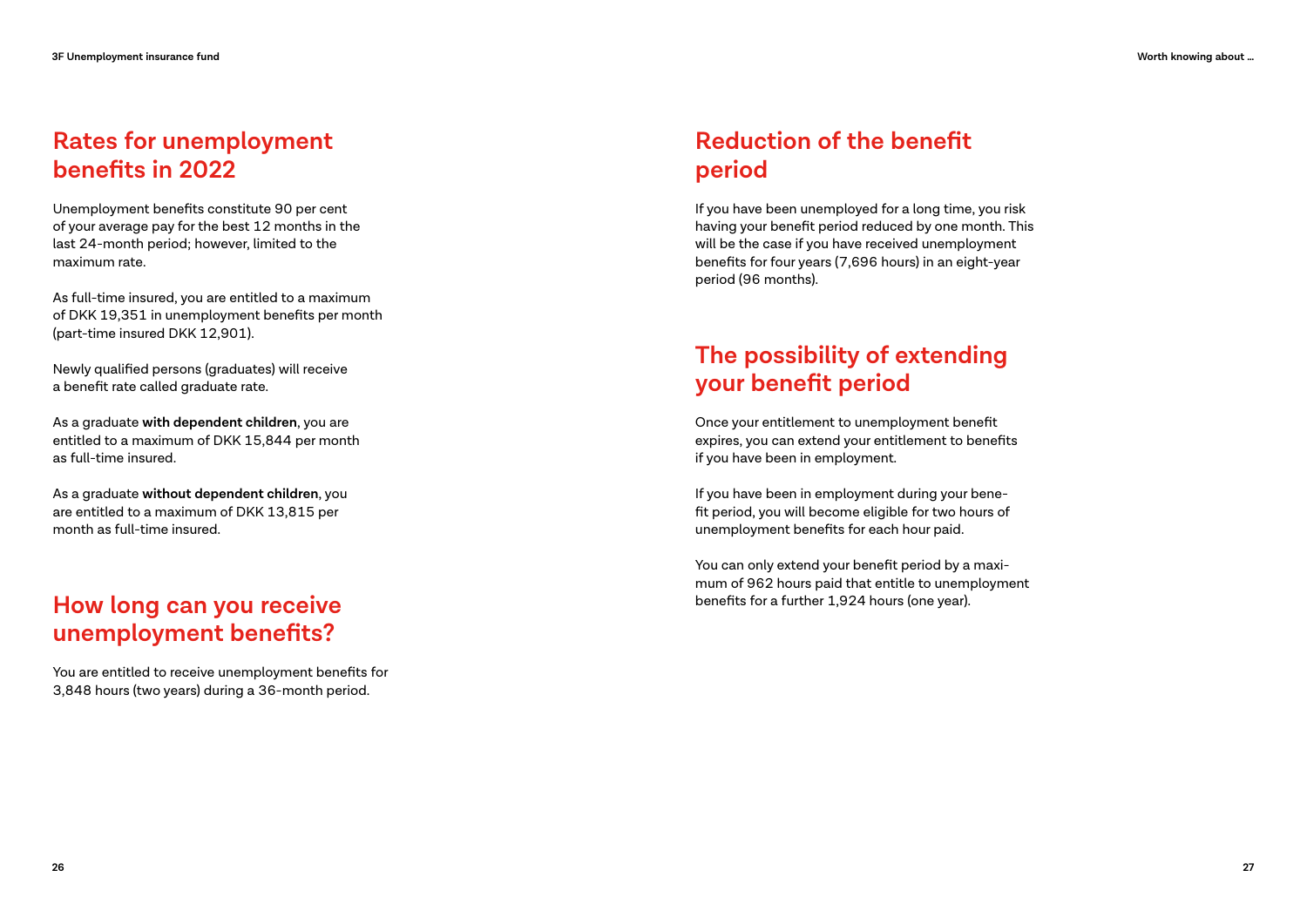### **Recover your right to unemployment benefits**

If you have hours in your employment account when your unemployment benefit period expires because you have had paid work during your benefit period, you may become eligible for a new benefit period if you meet a requirement for 1,924 hours of work within a three-year period.

If you have no hours in your employment account when you lose the entitlement to unemployment benefits, you can enter the system again in the same way as the first time you qualified for unemployment benefits. This means that you must have had an income of DKK 246,924 (2022) within a three-year period.

**Please note that you cannot use hours paid** by which you have extended the benefit period to requalify for a new two-year benefit period. You must also choose whether to use your saved hours paid in the benefit period as "extended entitlement to unemployment benefit" or as qualification for an entirely new benefit period of two years.

Your 3F branch must receive the certificate five weeks at the latest after your notice period.

Weeks working at reduced hours will reduce your entitlement to supplementary unemployment benefits.

If you are self-employed, all weeks of the month will reduce your entitlement to supplementary unemployment benefits whether or not you have worked as self-employed.

#### **You are not using supplementary weeks if you**

- do not receive unemployment benefits in the month
- are working at least 37 hours per week
- have been sick or have taken holiday the entire week
- have worked at reduced hours due to being laid off or because of work-sharing
- are working as a part-time firefighter.

If you have been employed for more than 145.53 hours in the month, you are not eligible for supplementary benefits for full-time insured.

### **Ongoing re-qualification of renewed right to 30 weeks of supplementary unemployment benefits**

You are able to continuously re-qualify for the right to a new period of 30 weeks of supplementary unemployment benefits if you have had reported hours paid in a consecutive period of 12 months or if you have been self-employed to some extent.

**Contact your 3F branch**  if in doubt. You can also get the brochure about supplementary unemployment benefits from your branch.

### **Supplementary unemployment benefits**

Supplementary unemployment benefits are unemployment benefits that are paid in a month where you work at reduced hours and/or are self-employed as a secondary occupation.

You may receive supplementary unemployment benefits for a period of 30 weeks within a 104-week period.

If you work at reduced hours and if you have a notice period to your employer, you are only entitled to supplementary unemployment benefits if your employer signs a certificate of release.

### **Reduced hours**

Please contact your 3F branch if you are employed at reduced hours.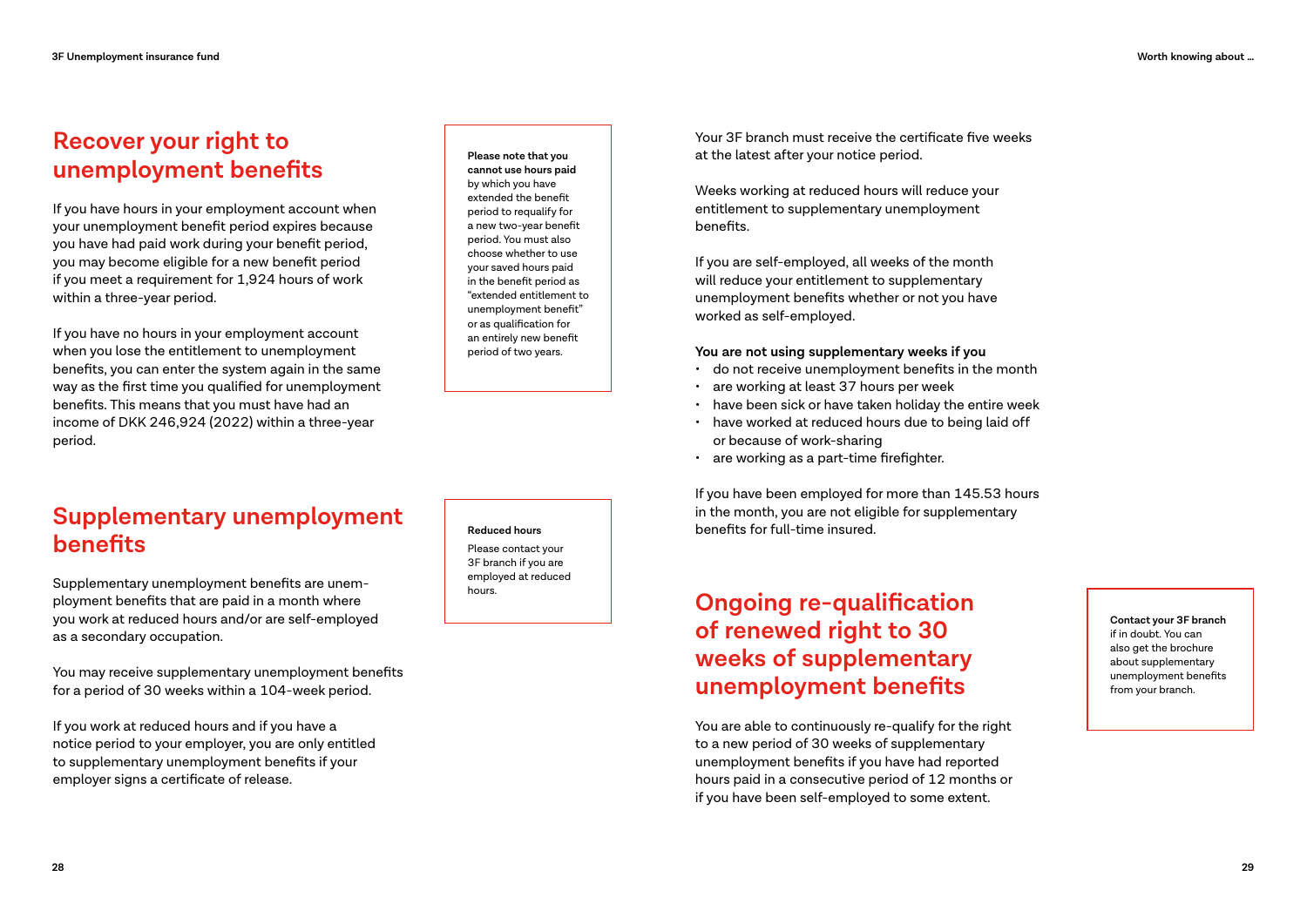### **The possibility of extending the 30 weeks**

When your entitlement to supplementary unemployment benefits has expired it can be extended for up to 12 weeks if you have had reported hours paid in the last 12 months or if you have been self-employed to some extent.

### **Education on unemployment benefits**

As unemployed, you can participate in education and courses when you receive unemployment benefits. This applies for example for:

- general adult training (8th to 10th form)
- higher preparation single subject courses (under 20 hours per week) with day tuition
- courses at an adult education association
- courses provided by e.g. 3F and with a duration of maximum two weeks
- education at night and in weekends
- guidance courses with a duration of maximum two weeks.

Please contact your local 3F branch before you start.

#### **You must apply for jobs**

As unemployed, you have a duty to be actively job-seeking in your entire unemployment period. Your job-seeking must be realistic and serious. If you have difficulties in finding a job by only looking for work in your own field, you must also apply for jobs in other fields.

### **More ways of applying for work**

You must start applying for work as soon as you become unemployed. In order to be eligible for unemployment benefits, you must be actively job-seeking.

#### **You can apply for work in more ways**

- Written application, by telephone, in person
- Contact employers that do not have job vacancies posted (uninvited).

Proposals for where you may look for job vacancies

- At jobnet.dk or other sites online
- At 3f.dk/Mit3F under Min jobsøgning/ 3F Jobformidling (My job-seeking/3F Job placement service). Here, you can create a job agent and receive relevant job vacancies.

#### **When you apply for a job**

It is important that you show an interest in the job by writing to or setting up meetings with potential employers.

It is important that you apply for jobs in a way that is normal within the area where you are applying for a job. The work you apply for must correspond to your qualifications and your educational background and any courses you have attended.

You must apply for several jobs every week and you must not omit applying for jobs even if you believe that you will not get the job due to your age, gender, nationality or similar.

You are under an obligation to accept a job offer provided by the unemployment insurance fund/ the job centre and another operator - also if you are participating in an activity based on your "Min Plan"

#### **Register your job-seeking in job log**

You must register all your job-seeking activities in job log. The job log can be found at www.3f.dk/Mit3F. Provide details for each job you apply for: Employer, contact person, telephone number, place, which job, number of hours per week etc.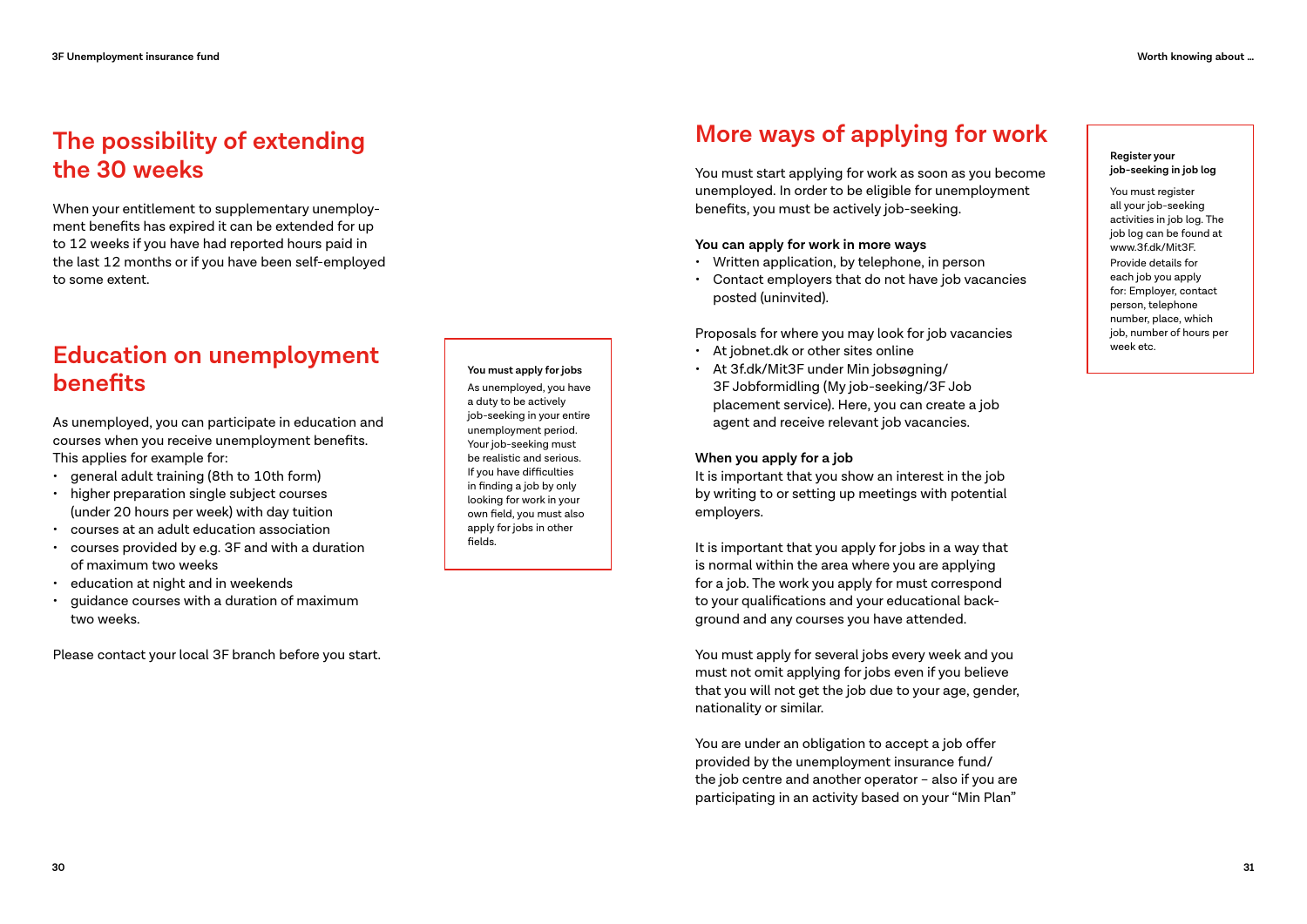(My Plan). The more jobs you apply for, the greater chance of course of finding a job. You cannot expect the job centre or another operator to find a job for you.

#### **Job log**

You have to apply for all jobs that match your field etc., and each week you have to register your job-seeking activities in your job log.

You can use the job log at jobnet or Mit3F. If you have applied in writing for the job you register in your job log. you must attach a copy of the application in the job log.

#### **Job-seeking requirements**

Together with your branch you must make an agreement concerning your job-seeking. This will describe in which job areas you have to apply for work, the geographical area and how many jobs you, as a rule, have to register in your job log.

#### **Your 3F branch will help you as much as possible to find a job but your own effort is important**

You must apply for jobs even though you have a future agreement about starting a job or if you are starting job activation, for example a job with wage subsidies, education or courses.

If you do not apply for and register jobs each week during the entire period of unemployment, you risk losing your unemployment benefits. If you are not able to find a job in your normal field of work, you must apply for jobs in other fields.

As unemployed, you must be prepared to accept a job with a total daily transport of up to three hours by bus, train etc.

Your 3F branch can advise you about job-seeking.

You must be prepared to accept work or start job activation from the job centre or another operator the day after the job centre has informed you of the job or the offer for activation.

### **Meetings at your 3F branch**

When you are unemployed, your 3F branch must arrange meetings with you.

Before each meeting, you will receive an email or text message about the subject of the meeting.

Examples of subjects are

- guidance about your rights and obligations as unemployed
- your possibilities of participating in education
- help in preparing your CV and applying for jobs.

**Important**: You must book the meeting yourself before the deadline; otherwise, your local branch must deregister you at jobnet.

You will not be eligible for unemployment benefits again until you have re-registered.

**Check for emails or text messages every day**

Remember to check your mailbox/emails and e-Boks every day!

#### **Get advice from 3F**

Your 3F branch may give you advice about how to apply for jobs.

#### **Apply for jobs every week** It is very important

that you apply for jobs every week while being unemployed. **Important**: Remember to enter your job applications in your job log every week!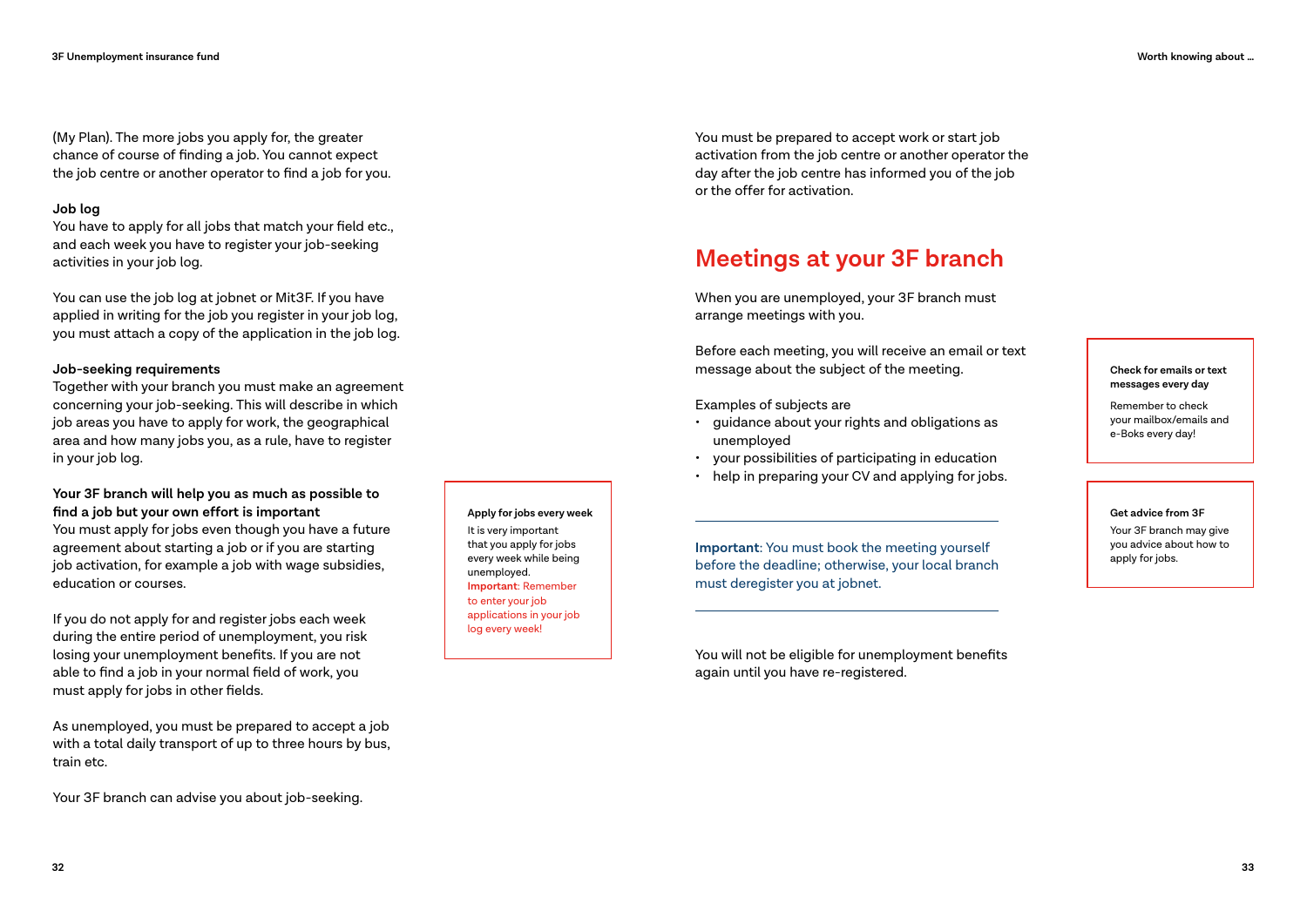### **Other reasons for meetings at your branch**

Your 3F branch may need to talk to you about your entitlement to unemployment benefits.

This may be if you

- do not attend meetings, turn down or stay away from activities
- have been sick for a long time
- have been sick twice in connection with job offers/activation
- only work/want to work at a certain employer's workplace/field
- have applied for pension or other benefits.

### **Temporary ceasing of unemployment benefits**

The local branch cannot pay unemployment benefits to you in the following cases.

#### **If you**

- do not book a meeting or attend meetings at your 3F branch, the job centre or another operator
- participate in an activity and receive unemployment benefits and take time off without just cause
- do not accept employment to a normal extent
- are in prison or otherwise detained or stay away from imprisonment
- are not able to have childcare for your children, or find care for other family members **in the opening hours of the institutions**
- are leaving the country
- do not have an active and maintained CV
- are otherwise prevented from accepting a job from one day to the next.

You may be eligible for unemployment benefits again once you have documented that your situation has changed.

### **Quarantine – a period without unemployment benefits**

In this context quarantine means that you will lose your unemployment benefits for three weeks.

You will be quarantined if you

- say no to a job offer
- give notice yourself or are dismissed without just cause
- say no to job activation due to lacking childcare for children/family members outside the opening hours of the institutions (unless you have informed the job centre of this problem when you became unemployed).

If you lack childcare for you children or care for family members who need special care outside the opening hours of the institutions, you have an obligation to inform the job centre.

When offering you a job or activation, the job centre must take this into consideration. If you do not register any lacking childcare, you risk losing your unemployment benefits.

**You only eliminate quarantine** if you are unemployed, submit your benefit cards and are available for work.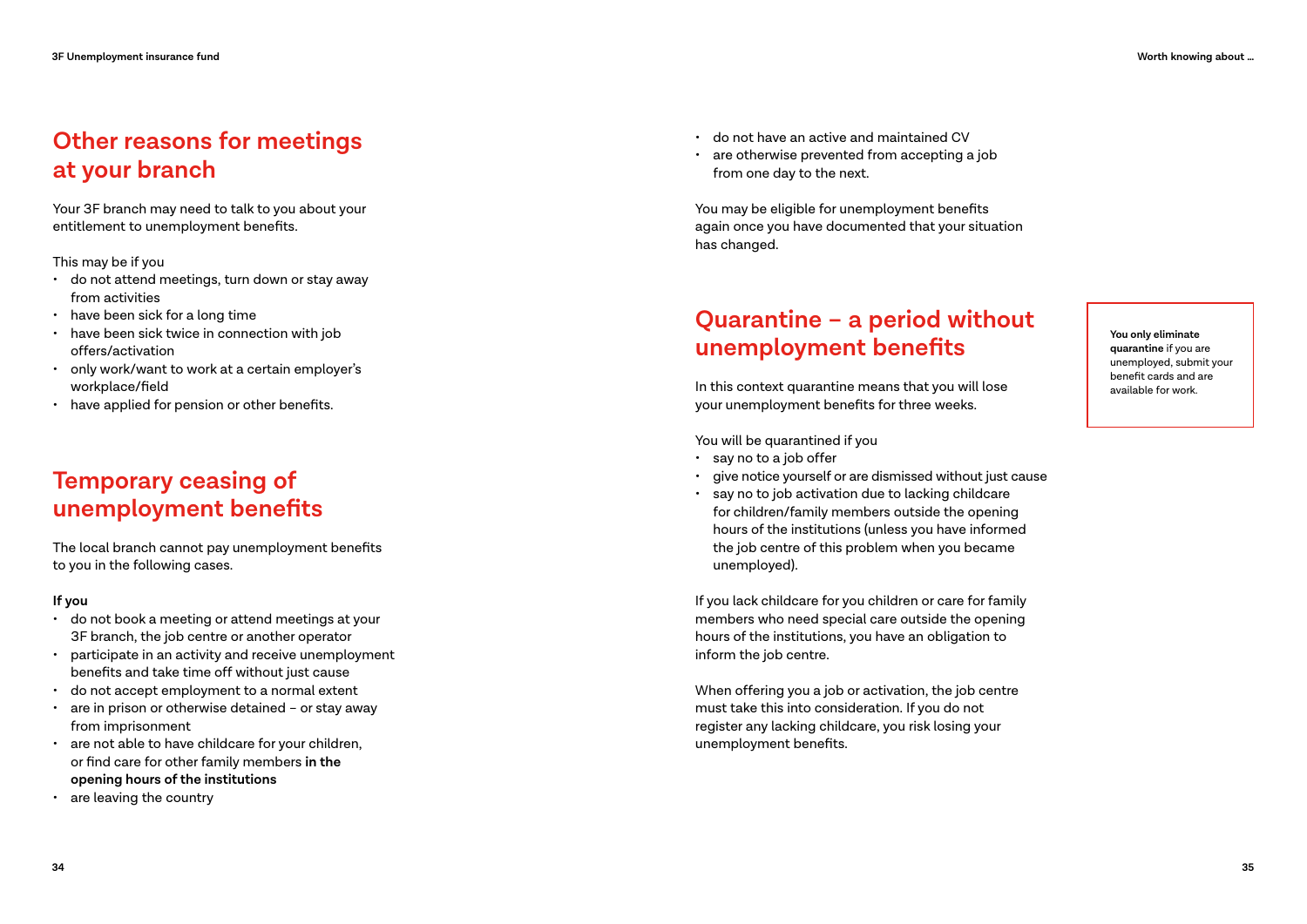### **If you have lost the right to unemployment benefits**

According to the law you are not available on the job market if you

- are quarantined twice within a 12-month period
- are sick or otherwise unable to work
- are assessed as not being available for work due to non-registration of job-seeking in the job log.

### **You may re-qualify for unemployment benefits when you**

- **are full-time insured** and your employer has reported 300 hours paid to the Income Register within three consecutive months (monthly reporting) or 276 hours paid within 12 consecutive weeks (weekly or 14 days reporting).
- **are part-time insured** and your employer has reported 150 hours paid or 138 hours, respectively.

The job must not receive public funding.

### **Meetings at the job centre and other operators**

It is important that you attend the meetings at the job centre or at other operators.

### **Invitations by post**

You must check your post each day and you must ensure that the job centre and the other operator have a correct postal address for you and that your letter box has your name on it.

#### **Be available for work**

You can only receive unemployment benefits if you are prepared to take on a job. This means that you must be available for work.

#### **An extra possibility – in particular self-employed**

You must have completed the income year where you lost your entitlement to unemployment benefits. In addition, you must have had an income of at least DKK 246,924 as full-time insured in one income year (2022).

#### **Letters through e-Boks** Have you once asked

the municipality to send letters to you via e-Boks? Then you will only receive invitations for meetings at the job centre through e-Boks.

If you do not attend a meeting because you have not changed your address or because you do not make it possible for the postman to deliver your post, you will lose your unemployment benefits.

#### **Invitations on "Min side" at www.jobnet.dk**

You can be invited to a meeting on "Min side" at jobnet. dk. You may also be asked to book a meeting yourself. You must attend the meeting as otherwise, you may lose your unemployment benefits.

### **The possibility of receiving financial support for repatriation**

If you are a refugee, immigrant or has Danish dual citizenship, you may be eligible for financial support to go back to or establish yourself in your original home country (repatriation).

If you wish to hear more about this possibility, please contact the Danish Refugee Council for further information. You may also contact your municipality that will decide whether you are eligible for financial support.

### **Job activation offers**

Job activation offers are:

- Guidance and upgrading of qualifications
- Work placement
- Employment with wage subsidies.

### **Guidance and upgrading of qualifications**

As unemployed, you can get an offer for guidance and upgrading of qualifications from the job centre or another operator.

**Important**: Check every day if you have received any letters. If you do not attend meetings, you may lose unemployment benefits.

#### **Grants for books etc.**

You may be entitled to grants for e.g. materials if you are in job activation with for example guidance, education or other updating of qualifications. It is also possible to "buy" an employee so that the person may guide you. Some unemployed may also receive payment of transport. Please contact your job centre.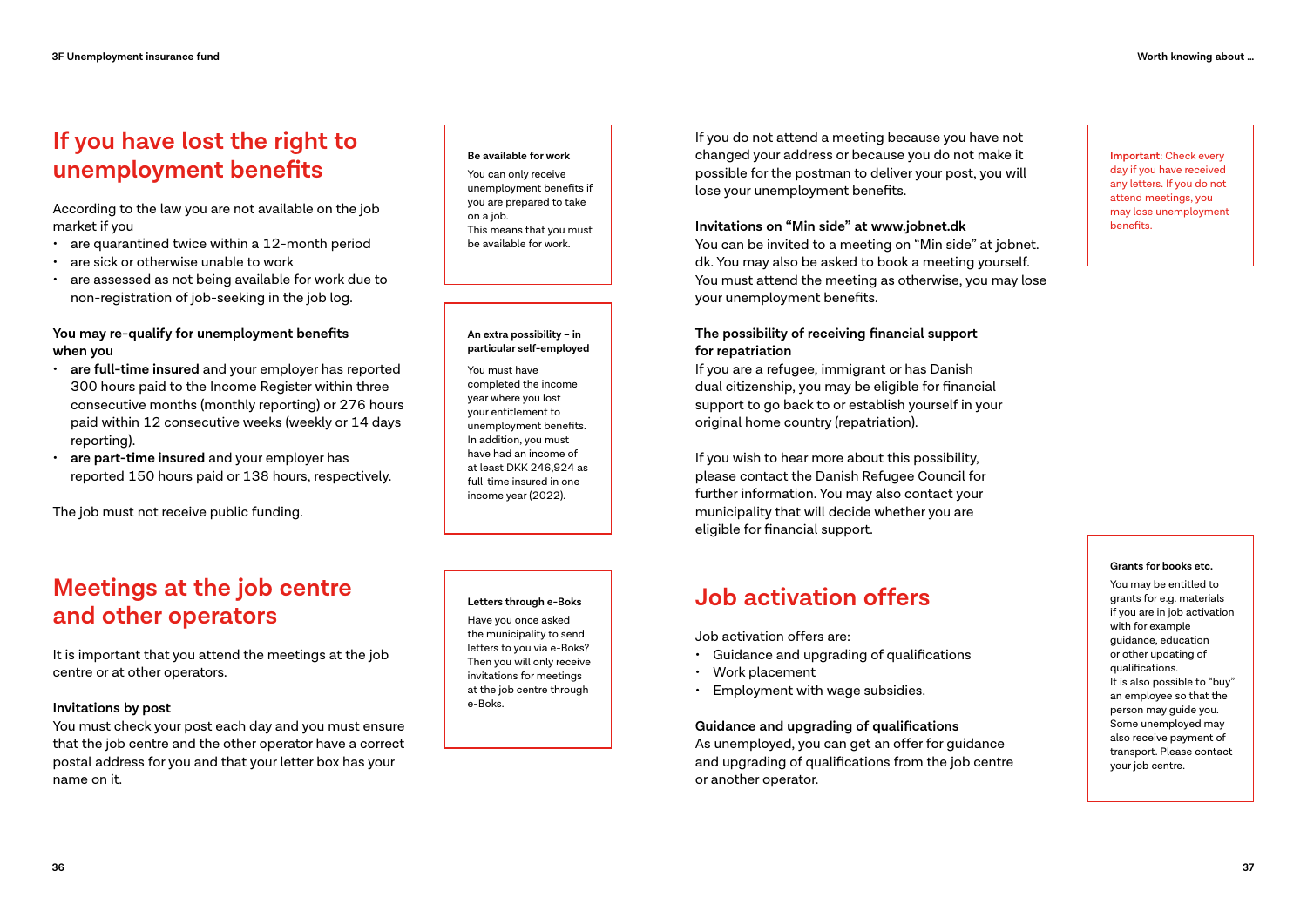This may be in the form of a short course, for example to identify your strengths. It may also be in the form of special projects and education programmes. These may, for example, be in the form of work placement, Danish courses or focus on your field of work.

**The reason why you get such offer(s)**. The purpose of upgrading your qualifications and providing you with guidance is to identify or develop your professional, social or language skills in order make it easier for you to get a job.

**Your financial situation during such offers**. You will normally receive your usual benefits, for example unemployment benefits, during the offer for guidance and upgrading of qualifications.

**What to do**. Please contact the job centre to hear about your options.

#### **Work placement**

As unemployed, you have the possibility of being offered a work placement in a company according to agreement with the job centre or another operator.

You will typically be offered work placement if you need to find out what you are good at and what kind of job you want to focus on. You may also be offered work placement if you lack professional, social or language skills in order to get a job.

The work placement may last for up to four weeks. You can be offered work placement in the public sector or in a private sector company.

The job centre and the company agree what your work placement is to entail. You may be asked to perform tasks that would otherwise be performed as normal paid work.

#### **Apply for jobs EVERY week**

You must also apply for work while participating in job activation.

**Important**: Before you stop job activation, please contact your 3F branch, the job centre or the person responsible for your contact course.

#### **Grants for trainees** If you are in work placement, you may also receive grants for aids and tools. It is also possible to "buy" an employee to be your mentor. You may also have your transport paid to and from the place of your work placement.

**The purpose**. The purpose of work placement is to find out what you can and want and to upgrade your skills so that it will be easier for you to find a job.

**Your financial situation during work placement**. You will not be employed by the company during the work placement. You will not receive pay but your usual unemployment benefits.

**What to do**. Please contact the job centre to inquire about your options.

**Employment with wage subsidies** There are two types of wage subsidies:

**Wage subsidies in private sector companies**. The pay and conditions of employment applicable for the company also apply to you even though you are employed with wage subsidies.

**Wage subsidies in the public sector**. At public sector employers, the pay must correspond to the pay stipulated by collective agreements. You cannot earn more than what you can receive in unemployment benefits. Therefore, your working hours will be calculated before the activation starts.

Employment with wage subsidies can be a shortcut to a permanent job on ordinary terms. You will be able to update or strengthen your skills. You may also use new knowledge from courses or try a completely different type of job.

The employer will employ you as unemployed and will receive subsidies to your pay. You, the job centre and the company will decide the terms of employment.

#### **You must continue to apply for jobs**

If you are employed in a job with wage subsidies, you must remain registered at the job centre. You must also continue to apply actively for an ordinary job. The main purpose of the job activation is for it to lead to an ordinary job – however, not at the employer where you are employed with wage subsidies.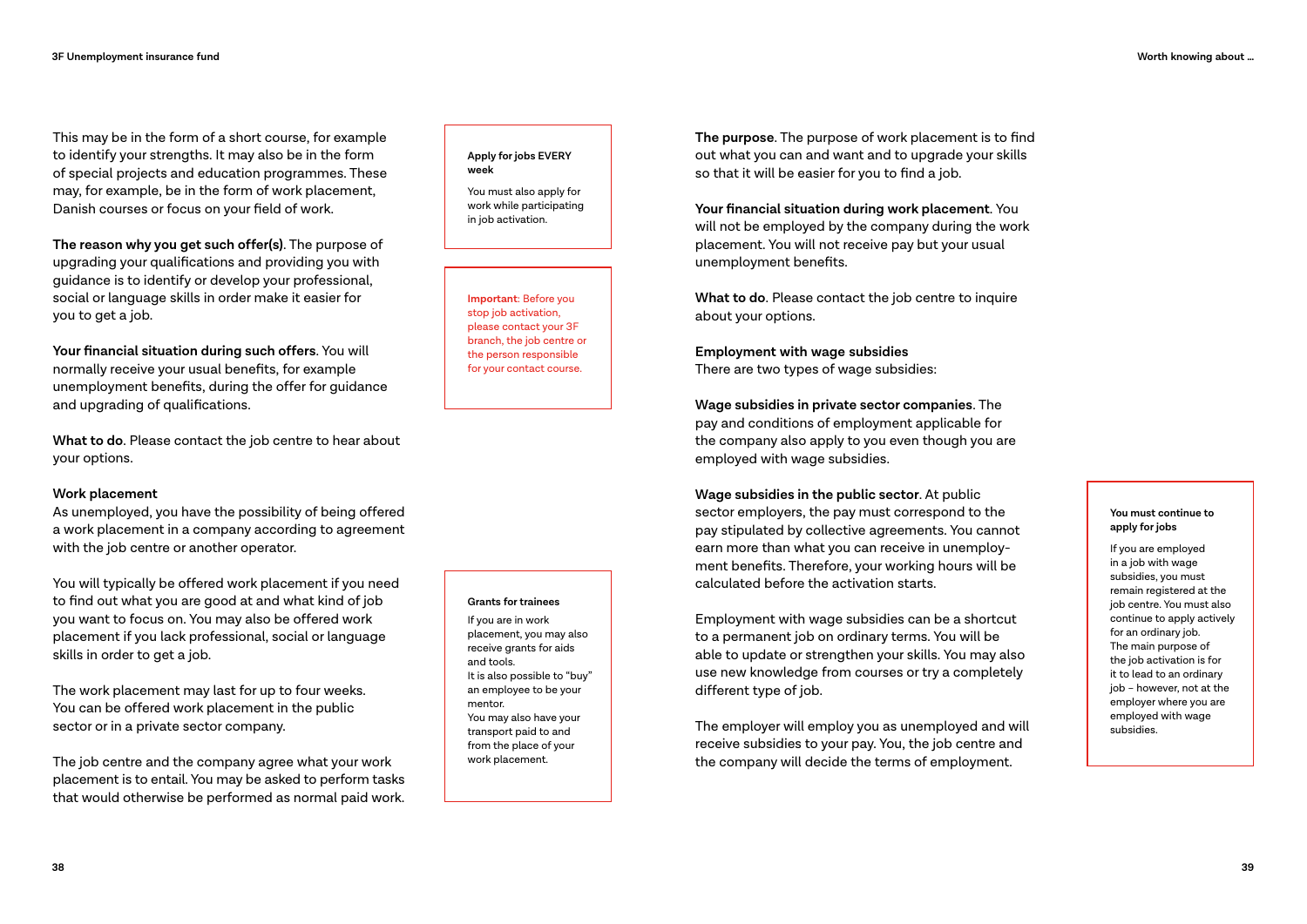**Important**: Apply for jobs when you are participating in job activation. You are not guaranteed employment on normal terms at the place of your wage subsidies.

In the public sector, almost none are allowed to continue the employment when the period of wage subsidies expires.

Starting a normal job at another place is just cause to stop job activation.

You cannot stop until the day before you have to start a job at another place. Please contact your 3F branch before you stop a job with wage subsidies.

### **Job rotation**

Job rotation is an agreement between the job centre and a company. It means that a company will ask its employees to participate in supplementary training. While the employees attend such supplementary training, unemployed will perform their jobs as temporary workers.

A temporary worker must be paid in accordance with collective agreements and be employed for a minimum of 10 hours per week. The maximum is 52 weeks.

**What to do** Please contact the job centre to hear about your options.

### **Prior learning assessment – RKV**

If you are unemployed, over 30 years of age and unskilled, you are entitled to a prior learning assessment (RKV) where your qualifications will be assessed based on your experience from prior jobs and courses.

This assessment may be used to clarify if you lack training or courses in order to get a skilled education. An education plan will be prepared based on your requirements and wishes.

The assessment is prepared by the institution that provides education programmes in the field of your experience and prior employment.

### **Skilled worker with unemployment benefits**

If you are unemployed and over 30 years of age and an unskilled or skilled worker with an obsolete education, you may become a skilled worker while receiving unemployment benefits.

#### **The unemployment benefit rate**

- You will receive unemployment benefits by 110 per cent of your normal unemployment benefit rate if you participate in education in an area with labour shortage.
- You will receive 80 per cent of the maximum unemployment benefit rate in other fields of education. However, you may borrow to reach the rate you have received so far.

#### **Get help from 3F**

Please contact your 3F branch. They may help you to contact the job centre and the right school.

#### **The job centre allocates**

Your job centre must allocate education. Please contact your 3F branch for further information.

#### **When enrolled in education** you do not have to apply for jobs or be available for work or for other activation from the job centre.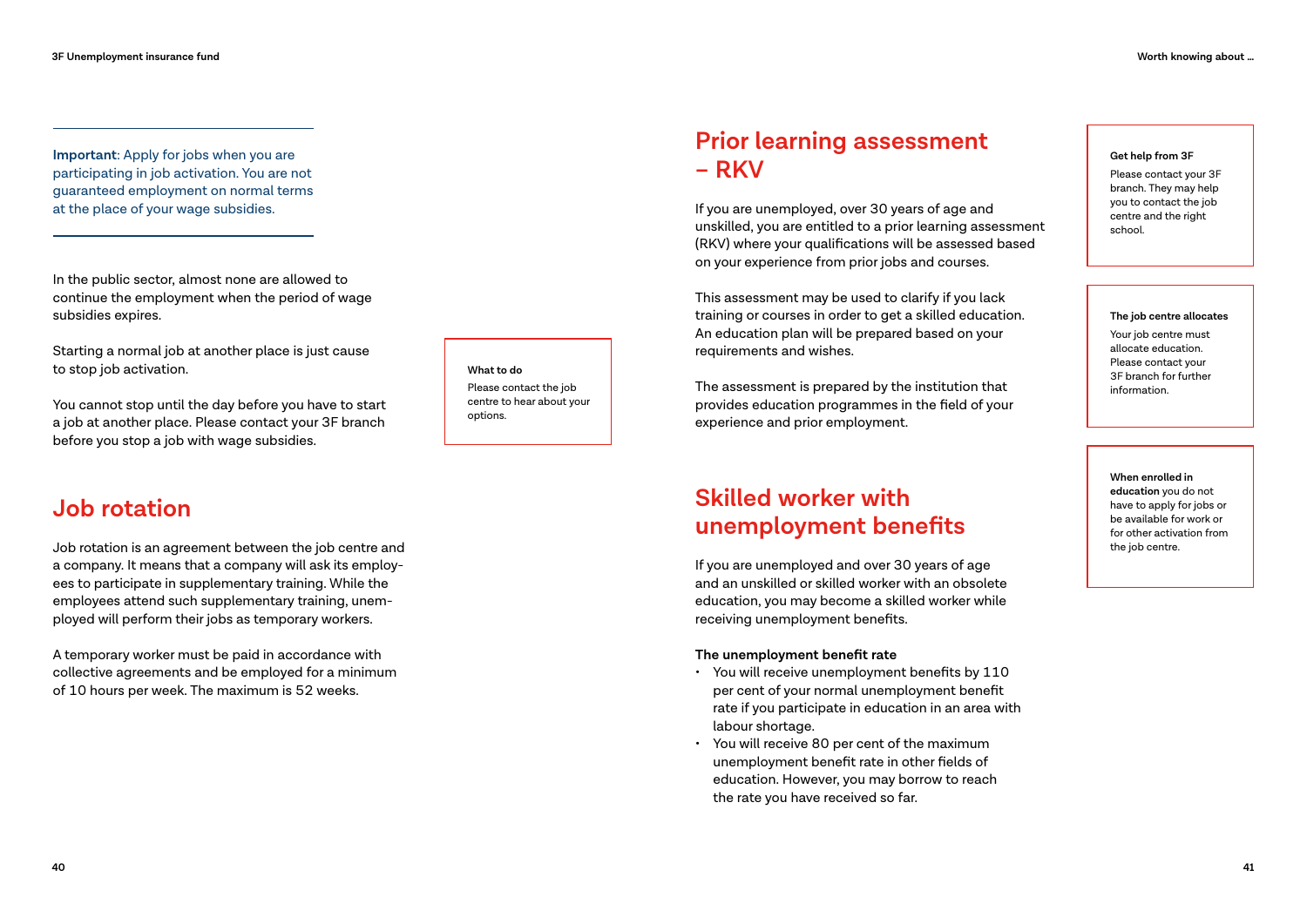### **Skilled worker as an adult learner**

If you have turned 25 and are unskilled or if you have not used your education in the last five years, you can become an adult learner from the beginning of your unemployment period.

If you have used your qualifying education in the last five years, you must have been unemployed for three months first.

In order to become an adult learner, you must make an agreement about education with an employer. If you have relevant experience from employment or courses, you may often complete the education in a shorter time.

The employer will receive wage subsidies during the entire education and must pay you in accordance with the minimum wage for unskilled workers in the relevant field.

Please contact your 3F branch for further information.

### **Unemployment benefits during activation**

If your "Min Plan" states that you must receive an offer for guidance/upgrading of qualifications, you will receive unemployment benefits during job activation.

If you are under 25 years of age and without any education, the unemployment benefits will be your own benefit rate until you have been unemployed

for 26 weeks. After this, the rate will normally be 50 per cent of the highest benefit rate.

However, if you have become a member as a graduate or if you have completed an education entitling you to be a graduate member, you will receive the rate for graduates. This constitutes 82 per cent of the maximum unemployment benefit rate for providers and 71.5 per cent for non-providers. Please contact you 3F branch.

#### **Special rules if you are under 25**

You may be required to take an education with state education grants or training allowance.

You may be required to do so if you are both

- under 25;
- without dependent children;
- without an education; and
- suited for taking an education.

The job centre will give you a deadline to propose an education for which you wish to apply. The education must entitle you to training allowance and/or state education grants.

### **Early retirement benefit**

In order to be eligible for early retirement benefit, you must pay early retirement contributions. Typically, you must pay this for 30 years. Normally, you have to start paying contributions by the date you turn 30. There are several transitory measures. Please contact your 3F branch for further information.

The early retirement benefit rate corresponds to the highest unemployment benefit rate.

**It is very important** that you read the information shown at Mit3F and at jobnet.dk

#### **Resident in an EEA country**

You are entitled to take your early retirement benefits with you if you move to Greenland, the Faroe Islands, Great Britain or an EEA country. EEA countries include all EU countries plus Switzerland, Liechtenstein, Iceland and Norway.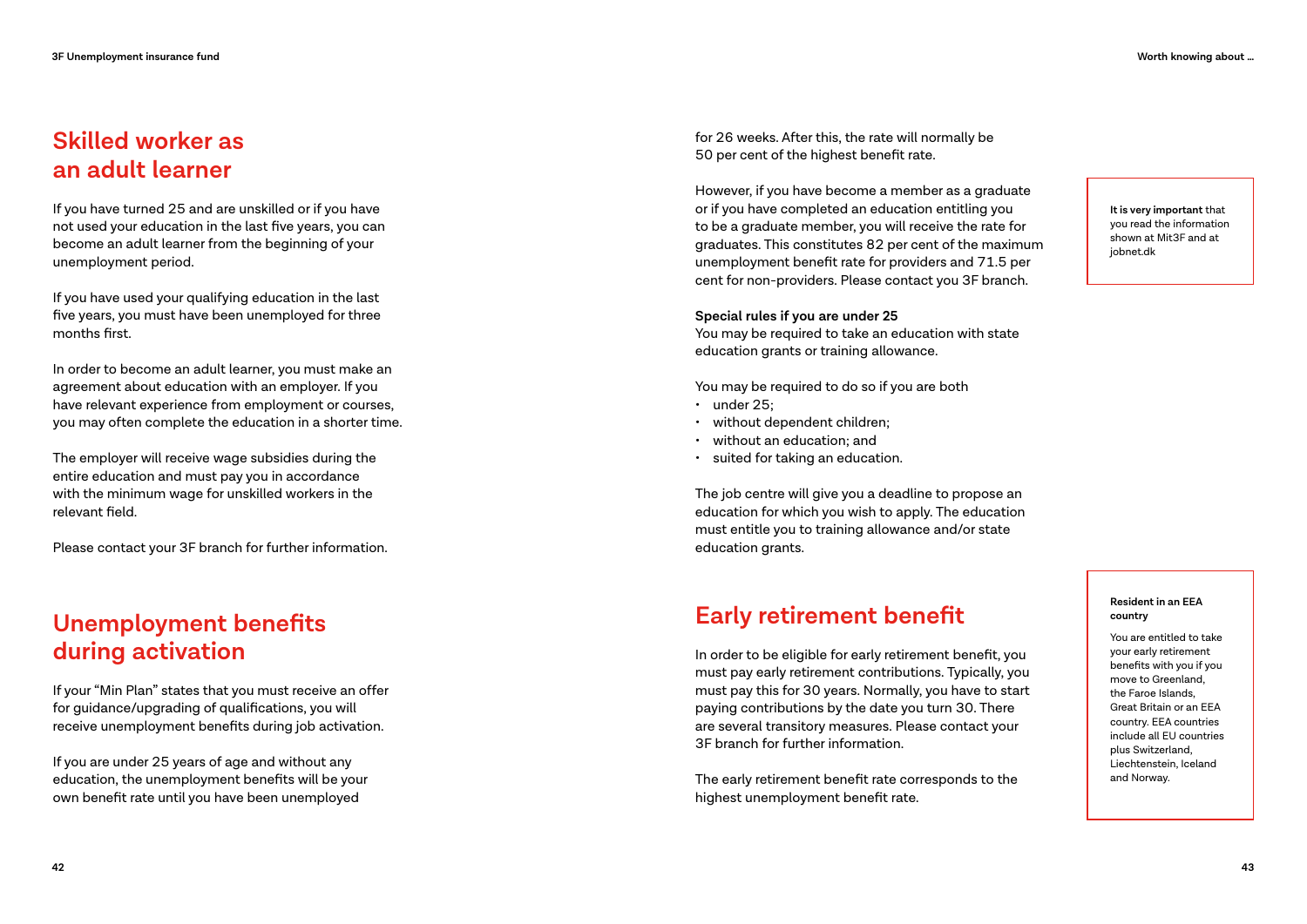#### **If you are born before 1 July 1959**

If you are born before 1 July 1959, you may receive early retirement benefits for three and a half to five years. The period depends on your date of birth. Your early retirement benefits cannot exceed 91 per cent of the highest unemployment benefit rate if you take early retirement with more than three years left of your entitlement period. Please contact your local 3F branch for further information.

#### **If you are born on or after 1 July 1959**

If you are born on or after 1 July 1959, you may receive early retirement benefits for three years. Your early retirement benefits cannot exceed 100 per cent of the highest unemployment benefit rate.

### **Setting-off in your pension**

Your early retirement rate will typically be reduced in rela tion to the size and the type of your pension assets. Dif ferent rules apply depending on your date of birth. Please contact your local 3F branch for further information.

#### **Early retirement certificate**

If you are entitled to early retirement, you will auto matically receive an early retirement certificate upon reaching the age of entitlement to early retirement. However, you will not receive an early retirement certificate if you are if fact taking early retirement on the date of your entitlement thereto.

The early retirement certificate ensures that you will be able to take early retirement at a later stage even if you should become sick. You will also be entitled to use the early retirement rate, including adjustments, stated in your early retirement certificate when you take early retire ment. However, you still have to comply with certain rules in order to take early retirement at a later stage. Please contact your local 3F branch for further information.

**3F will contact you** You are no longer to pay early retirement contributions when you have received your early retirement certificate. 3F will contact you shortly before you reach your early retirement age.

#### **Self-employed business**

Please contact your 3F branch if you are selfemployed when applying for early retirement or if you contemplate to start a self-employed business after you have taken early retirement.

#### **Tax-free sum**

When you have received your early retirement certificate, you may become eligible for a taxfree sum if you choose to take early retirement at a later stage. The rules vary and depend on your date of birth. See the brochure "How to take early retirement".

### **Have you regretted not making contributions to early retirement?**

I some cases you may take early retirement according to special rules (cancellation scheme) even if you have previously decided not the pay contributions to the scheme. Please contact your local 3F branch for further information.

### **Senior citizens jobs**

You are entitled to a senior citizens job in the municipality where you live if you meet these conditions:

• You are entitled to early retirement at your statutory early retirement age.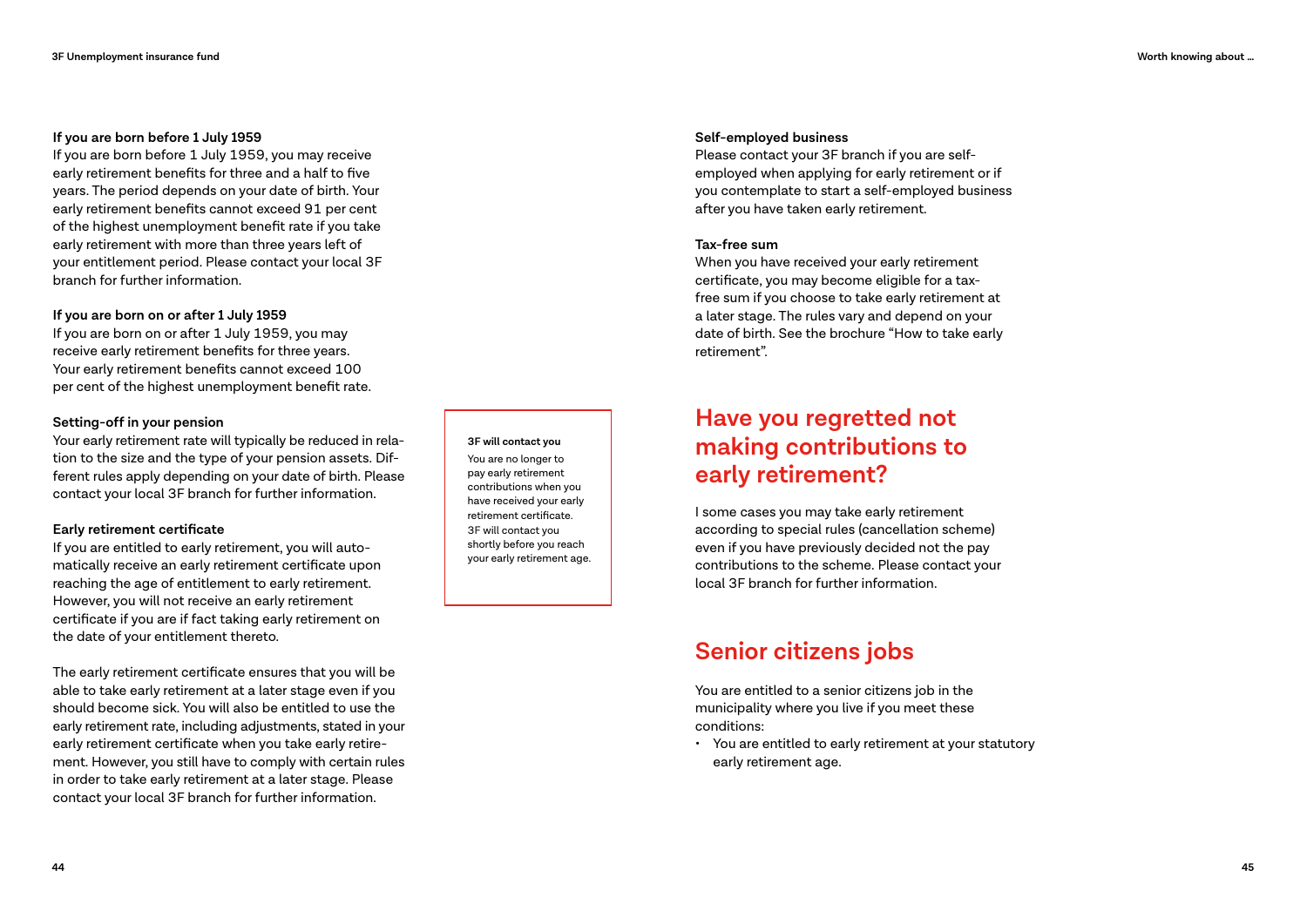• Your entitlement to unemployment benefits expires and you are five years or less than five years from reaching the age where you can take early retirement.

A senior citizens job is employment stipulated by collective agreements. You do not qualify for unemployment benefits when in a senior citizens job. However, you will maintain your entitlement to take early retirement at the early retirement age.

The municipality must provide you with a senior citizens job no later than two months after you have applied for such – however, at the earliest when your unemployment benefit period expires. Remember to apply for early retirement before you senior citizens job expires.

### **How to lodge a complaint**

If you wish to lodge a complaint about a decision made by your local 3F branch, you must do so four weeks at the latest after having received the decision.

The decision from your branch will specify that you must lodge a complaint to The Danish Agency for Labour Market and Recruitment.

Irrespective of the destination of your complaint, you must submit it through your unemployment insurance fund.

You can submit your complaint to your local 3F branch or to the head office:

#### **How to apply for a senior citizens job**

Submit your application to the municipality three months at the earliest before the expiry of your unemployment benefit period or two months at the latest after the expiry of your unemployment benefit period. The municipality must offer you a full-time senior citizens job with working hours stipulated by collective agreements if you are a full-time member of the unemployment insurance fund. For part-time insured members of the unemployment fund, the municipality must offer a part-time job.

Faglig Fælles Akasse, Kampmannsgade 4, DK-1790 Copenhagen V.

If we receive a complaint from you, we will review the case again. If we maintain our decision, we will forward it to the Agency together with your complaint.

You will receive the result direct from the Agency.

The Agency may change the decision of the branch both to your advantage **and** to your disadvantage.

### **Disbursement of unemployment benefits 2022**

| <b>Period</b>  | <b>Month</b> | <b>Benefit card</b><br>cannot be<br>submitted until | <b>Benefit card</b><br>must be<br>received on |
|----------------|--------------|-----------------------------------------------------|-----------------------------------------------|
| 01-01 to 31-01 | January      | 24-01-2022                                          | 26-01-2022                                    |
| 01-02 to 28-02 | February     | 21-02-2022                                          | 23-02-2022                                    |
| 01-03 to 31-03 | March        | 24-03-2022                                          | 28-03-2022                                    |
| 01-04 to 30-04 | April        | 22-04-2022                                          | 26-04-2022                                    |
| 01-05 to 31-05 | May          | 20-05-2022                                          | 24-05-2022                                    |
| 01-06 to 30-06 | June         | 23-06-2022                                          | 27-06-2022                                    |
| 01-07 to 31-07 | July         | 22-07-2022                                          | 26-07-2022                                    |
| 01-08 to 31-08 | August       | 24-08-2022                                          | 26-08-2022                                    |
| 01-09 to 30-09 | September    | 23-09-2022                                          | 27-09-2022                                    |
| 01-10 to 31-10 | October      | 24-10-2022                                          | 26-10-2022                                    |
| 01-11 to 30-11 | November     | 23-11-2022                                          | 25-11-2022                                    |
| 01-12 to 31-12 | December     | 20-12-2022                                          | 27-12-2022                                    |

Unemployment benefits are available for payment on the last banking day of each month.